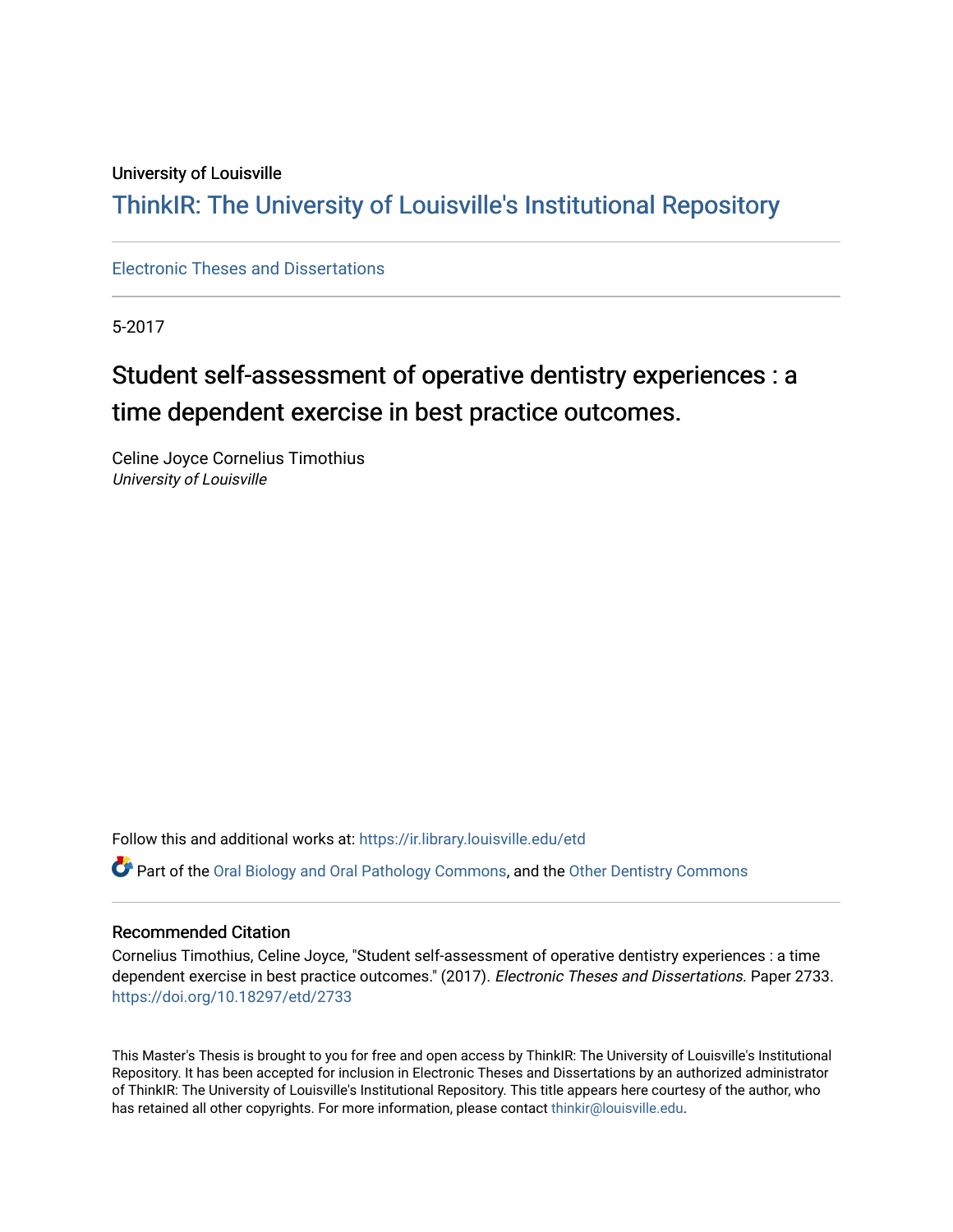## STUDENT SELF-ASSESSMENT OF OPERATIVE DENTISTRY EXPERIENCES: A TIME DEPENDENT EXERCISE IN BEST PRACTICE **OUTCOMES**

By

Celine Joyce Cornelius Timothius B.D.S , Chettinad Dental College and Research Institute, India,2012 MSc Dental Materials Science, University of Hong Kong, 2014

A Thesis

Submitted to the Faculty of the School of Dentistry, University of Louisville

in Partial Fulfillment of the Requirements

for the Degree of

Master of Science in Oral Biology

Department of Oral Biology

University of Louisville

Louisville, Kentucky

May 2017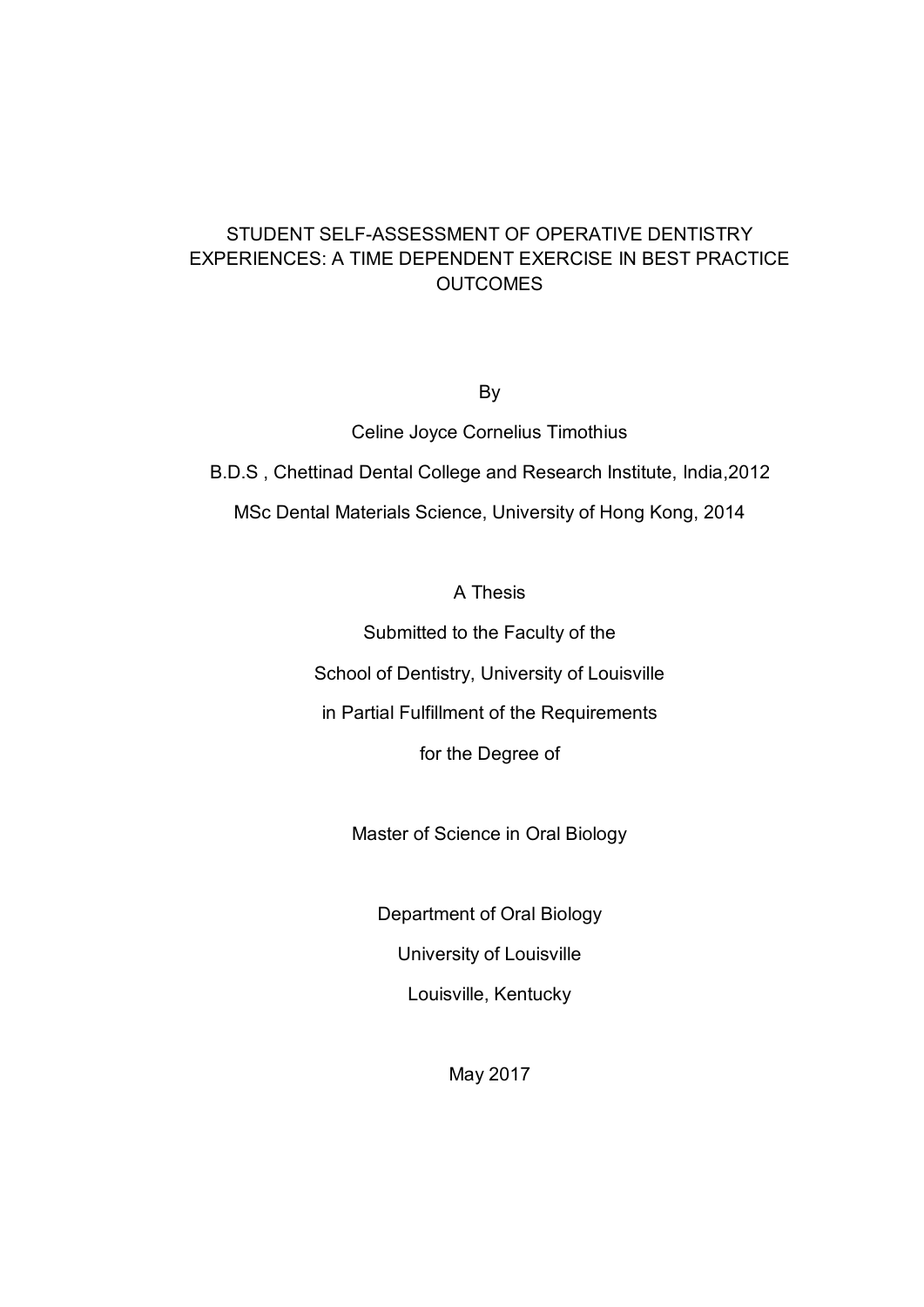Copyright 2017 by Celine Joyce Cornelius Timothius

All rights reserved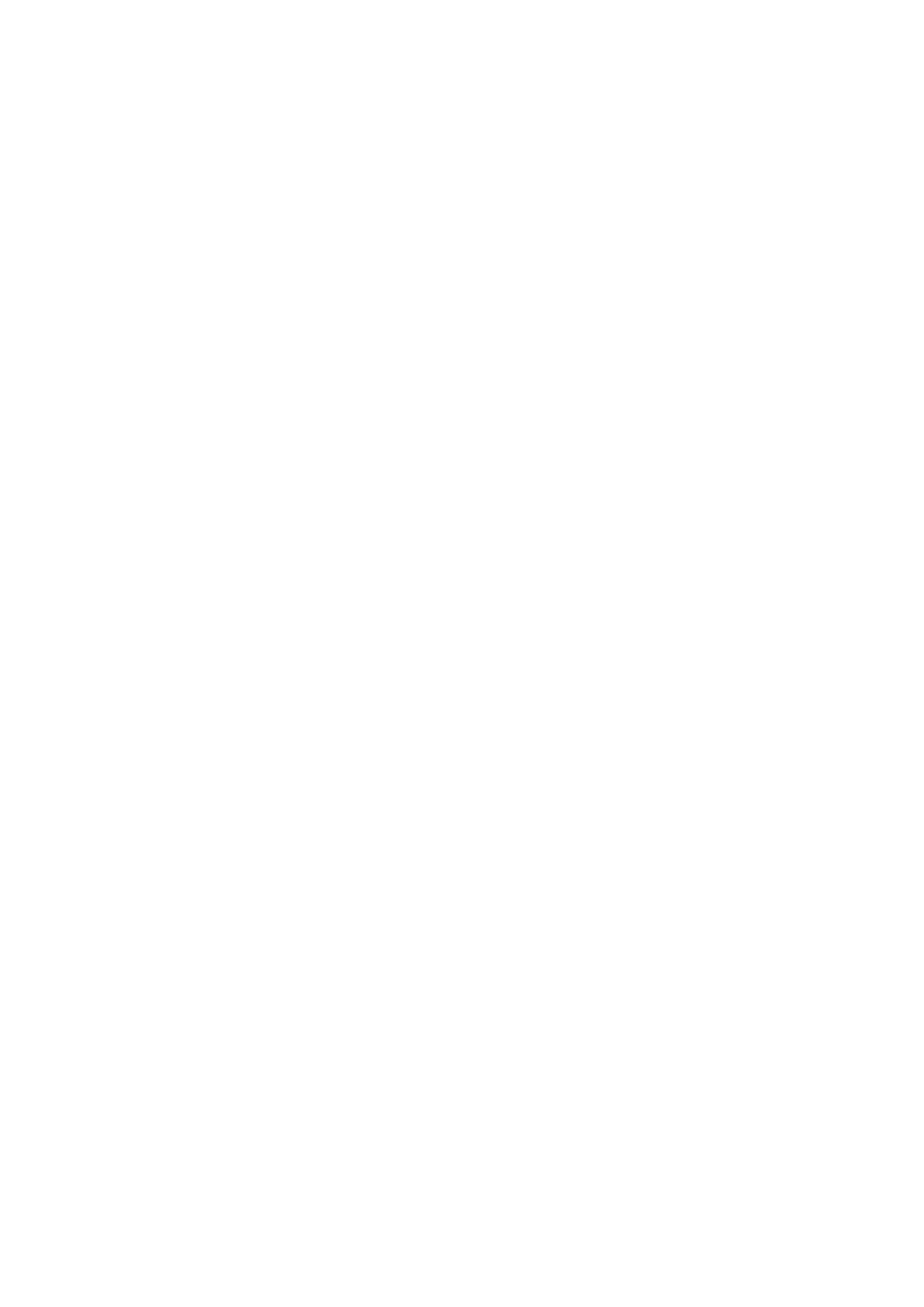## STUDENT SELF-ASSESSMENT OF OPERATIVE DENTISTRY EXPERIENCES : A TIME DEPENDENT EXERCISE IN BEST PRACTICE **OUTCOMES**

By

Celine Joyce Cornelius Timothius

B.D.S , Chettinad Dental College and Research Institute, 2012

MSc Dental Materials Science, University of Hong Kong, 2014

A Thesis Approved on

March 13th, 2017

by the following Thesis Committee:

 $\overline{\phantom{a}}$  , where  $\overline{\phantom{a}}$  , where  $\overline{\phantom{a}}$  , where  $\overline{\phantom{a}}$  , where  $\overline{\phantom{a}}$ Thesis Mentor, Dr. Michael J. Metz

Second Committee Member, Dr. Theresa Mayfield

 $\overline{\phantom{a}}$  , where  $\overline{\phantom{a}}$  , where  $\overline{\phantom{a}}$  , where  $\overline{\phantom{a}}$ 

Third Committee Member, Dr. Megan O'Malley DeGaris

 $\overline{\phantom{a}}$  , where  $\overline{\phantom{a}}$  , where  $\overline{\phantom{a}}$  , where  $\overline{\phantom{a}}$ 

Fourth Committee Member, Dr. Timothy C. Daugherty

 $\overline{\phantom{a}}$  , where  $\overline{\phantom{a}}$  , where  $\overline{\phantom{a}}$  , where  $\overline{\phantom{a}}$  , where  $\overline{\phantom{a}}$ 

Fifth Committee Member, Dr. Randall Vaught

 $\overline{\phantom{a}}$  , where  $\overline{\phantom{a}}$  , where  $\overline{\phantom{a}}$  , where  $\overline{\phantom{a}}$  , where  $\overline{\phantom{a}}$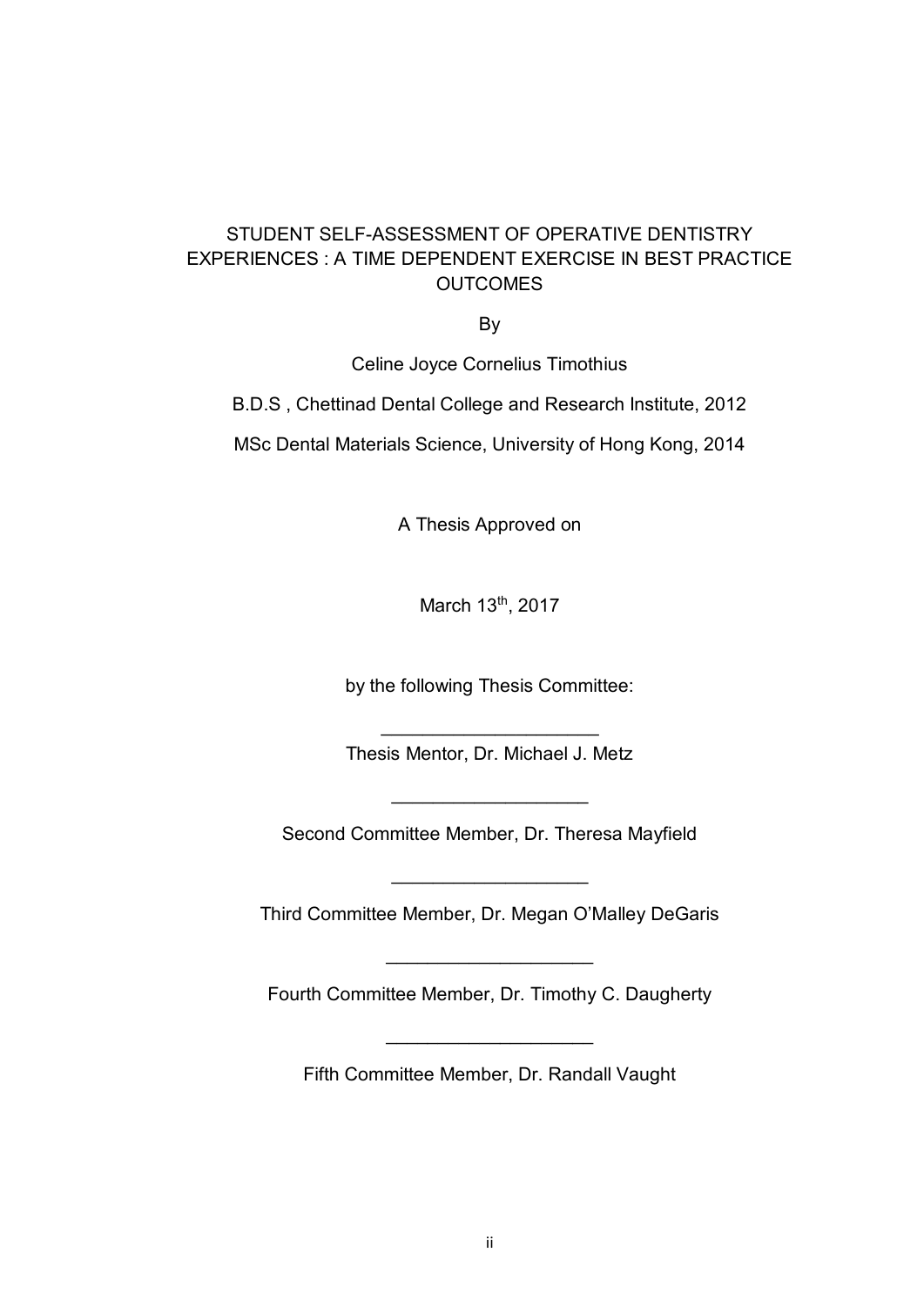### DEDICATION

This thesis is dedicated to my parents, Cornelius Timothius and Catherine Christina. Their constant encouragement and support has allowed me to make it to this point in my education.

I also want to thank my Mentor: Dr. Michael Metz. I appreciate his willingness to foster my curiosity and lead me through the research process.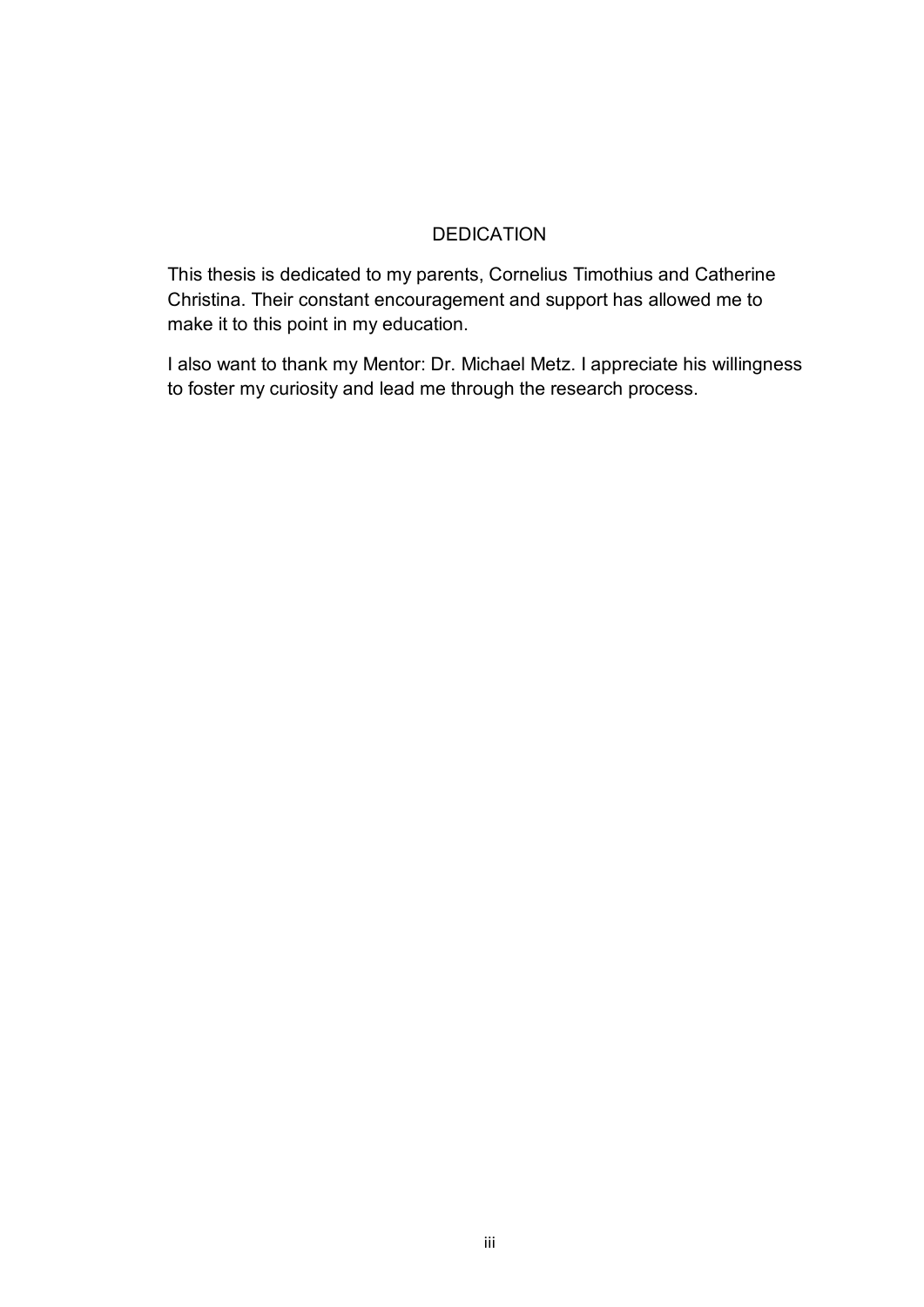## ACKNOWLEDGEMENTS

Dr. Michael Metz, Thesis Co-Mentor: For constant support, guidance and

willingness to work with me as a Master's student.

Dr. Theresa Mayfield, Thesis Committee Member: For her enthusiasm and contributions to the forward movement of the project.

Dr. Megan O'Malley DeGaris, Thesis Committee Member: For encouragement and support through the research process.

Dr. Timothy C. Daugherty, Thesis Committee Member: For his consistent support, constructive criticism and direction during the course of this project.

Dr. Randall Vaught, Thesis Committee Member: For continuing investment and interest in the progression of the project.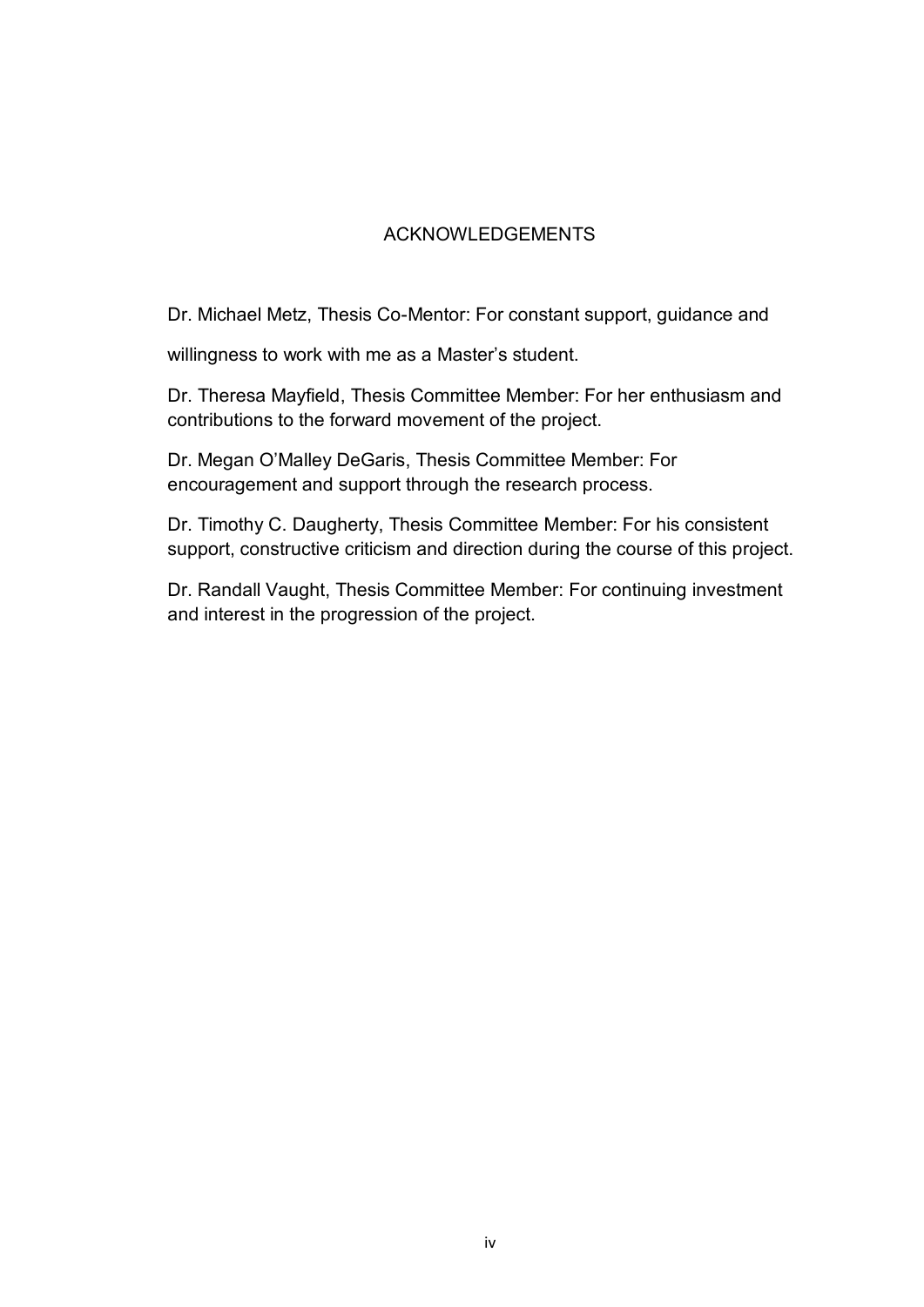#### **ABSTRACT**

## STUDENT SELF-ASSESSMENT OF OPERATIVE DENTISTRY EXPERIENCES : A TIME DEPENDENT EXERCISE IN BEST PRACTICE OUTCOMES

#### Celine Joyce Cornelius Timothius

#### March 13<sup>th</sup>, 2017

Purpose: The purpose of this project was to evaluate student self-assessment of operative dentistry experiences. Methods: First, a retrospective analysis of student self-assessment and faculty assessment grade sheets were evaluated for mean differences and correlations across time. Both preclinical (D2: n=120) and clinical (D3: n=120; D4: n=120) grades sheets were evaluated. Secondly, twenty-five (n=25) students from each of the D1, D2, D3 and D4 classes were asked to evaluate dentoform work. Twenty-five (n=25) operative calibrated faculty graded the same two dentoforms. Results: D2 student's self-assessment scores were significantly higher than the faculty assessment scores (t-test; p<0.05) and there was a negative correlation of scores (r= -0.503). D3 student's self-assessment scores were significantly higher than the faculty assessment scores (t-test;  $p$ <0.05) and there was a negative correlation of scores (r= -0.235). D4 student's self-assessment scores were not significantly different than the faculty assessment scores (ttest; p>0.05) and there was a positive correlation of scores (r= 0.408). On the prospective analysis, D1 dental students, D2 dental students and D3 dental students graded significantly higher (ANOVA; p<0.05) on the dentoform project than did the D4 dental students and faculty. There was an increasing correlation of scores directly related to experience (D1: r= -0.120; D2: r= 0.255; D3: r= 0.352; D4: r= 0.689). Conclusion(s): Student self-assessment is a learned process through experiential and continual encounters across time. The summative goal for all dental institutions is too provide students with the skills and knowledge to critical evaluate their work for self-directed learning.

#### KEY WORDS

Student Self-Assessment, Faculty Assessment, Operative Dentistry, Correlational Assessments, Critical Thinking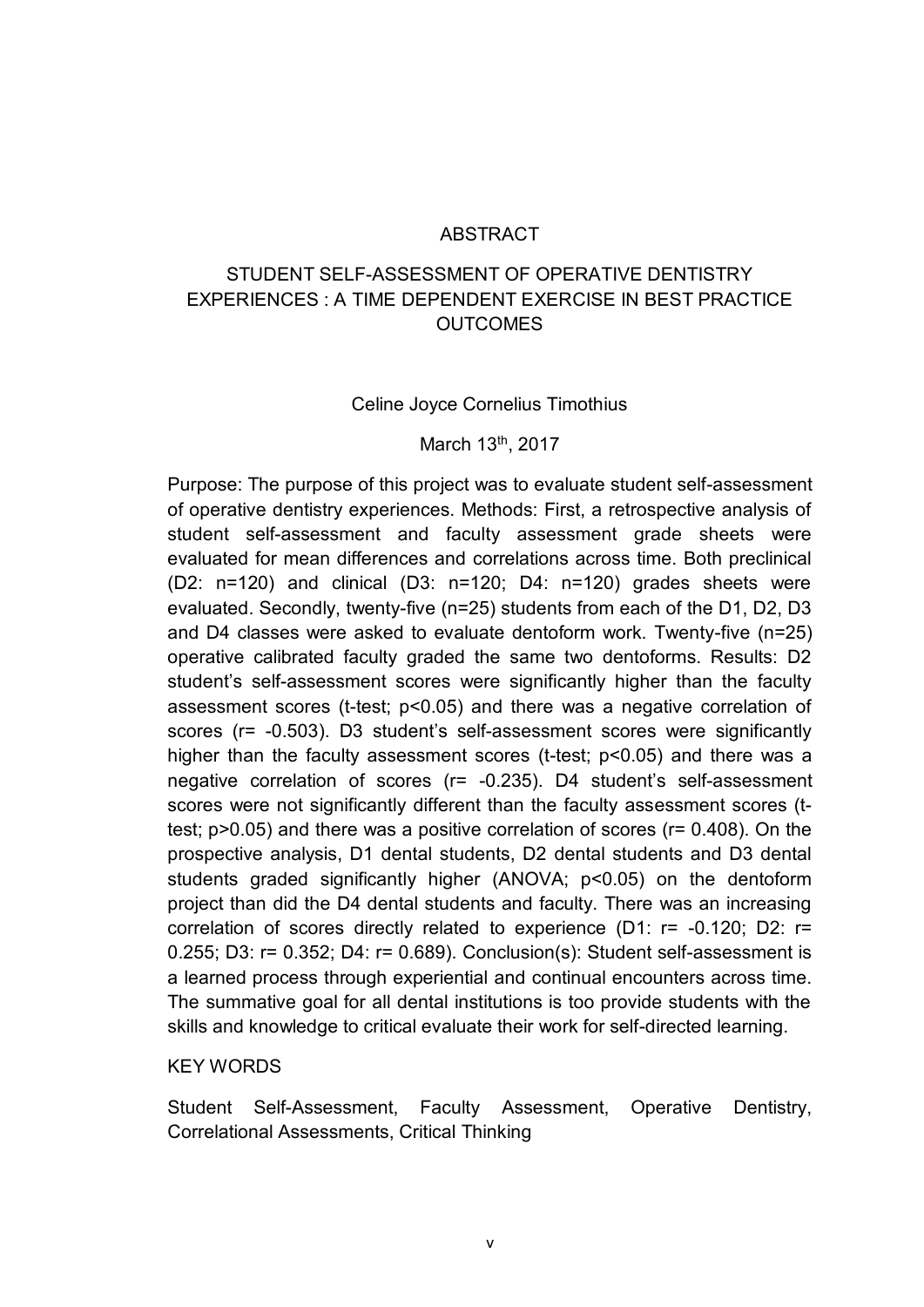## TABLE OF CONTENTS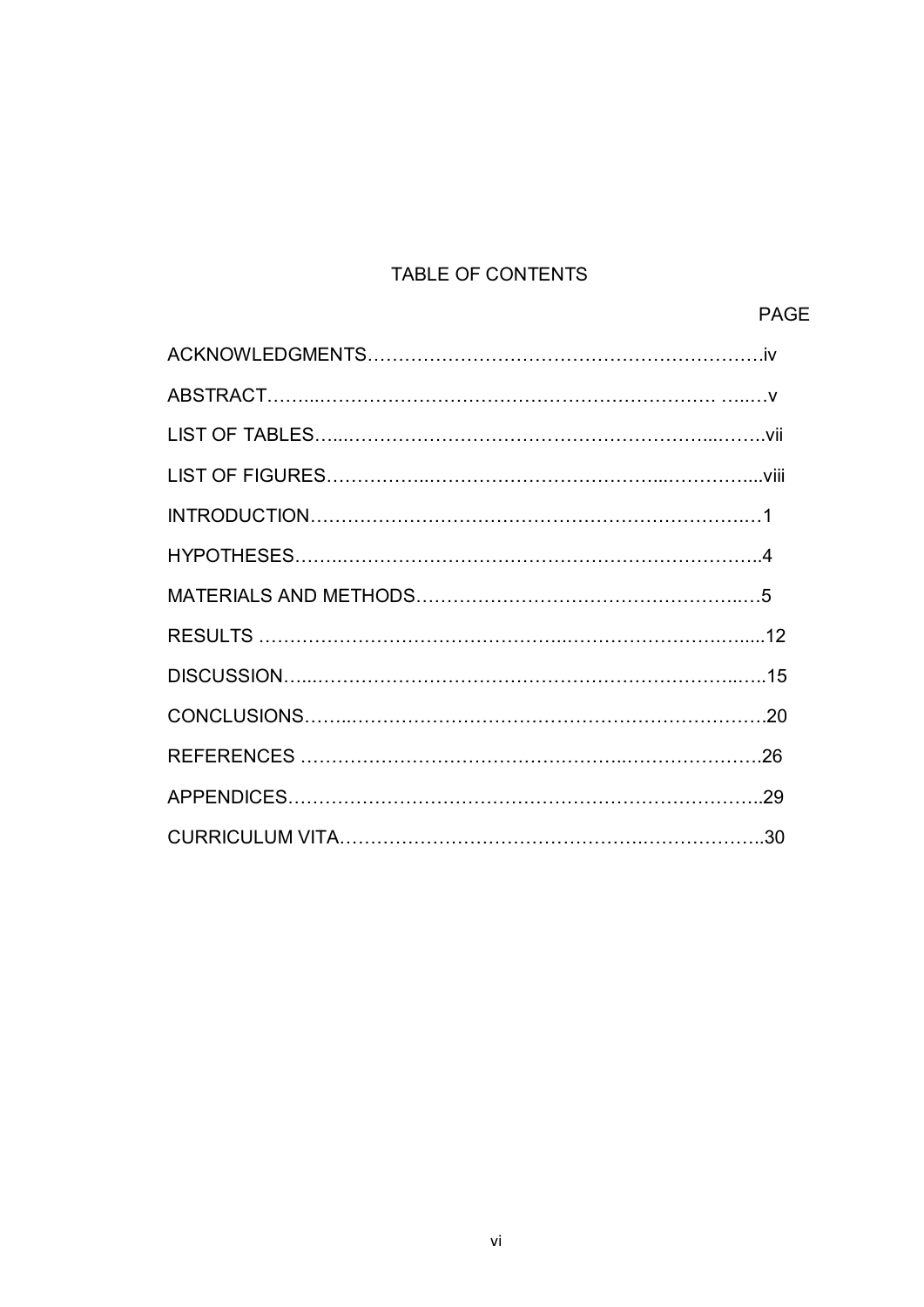## LIST OF TABLES

| Table 1: Bracketed Operative Dentistry Grading Sheet                   |
|------------------------------------------------------------------------|
| Table 2: Descriptive Statistics and Mean Score Plots for Class of 2016 |
| Table 3: Correlation Coefficients for the Class of 2016 per Courseiii  |
| Table 4: Descriptive Statistics and Mean Score Plots for Dentoform     |
| Table 5: Correlation Coefficients for Dentoform Assessment #19         |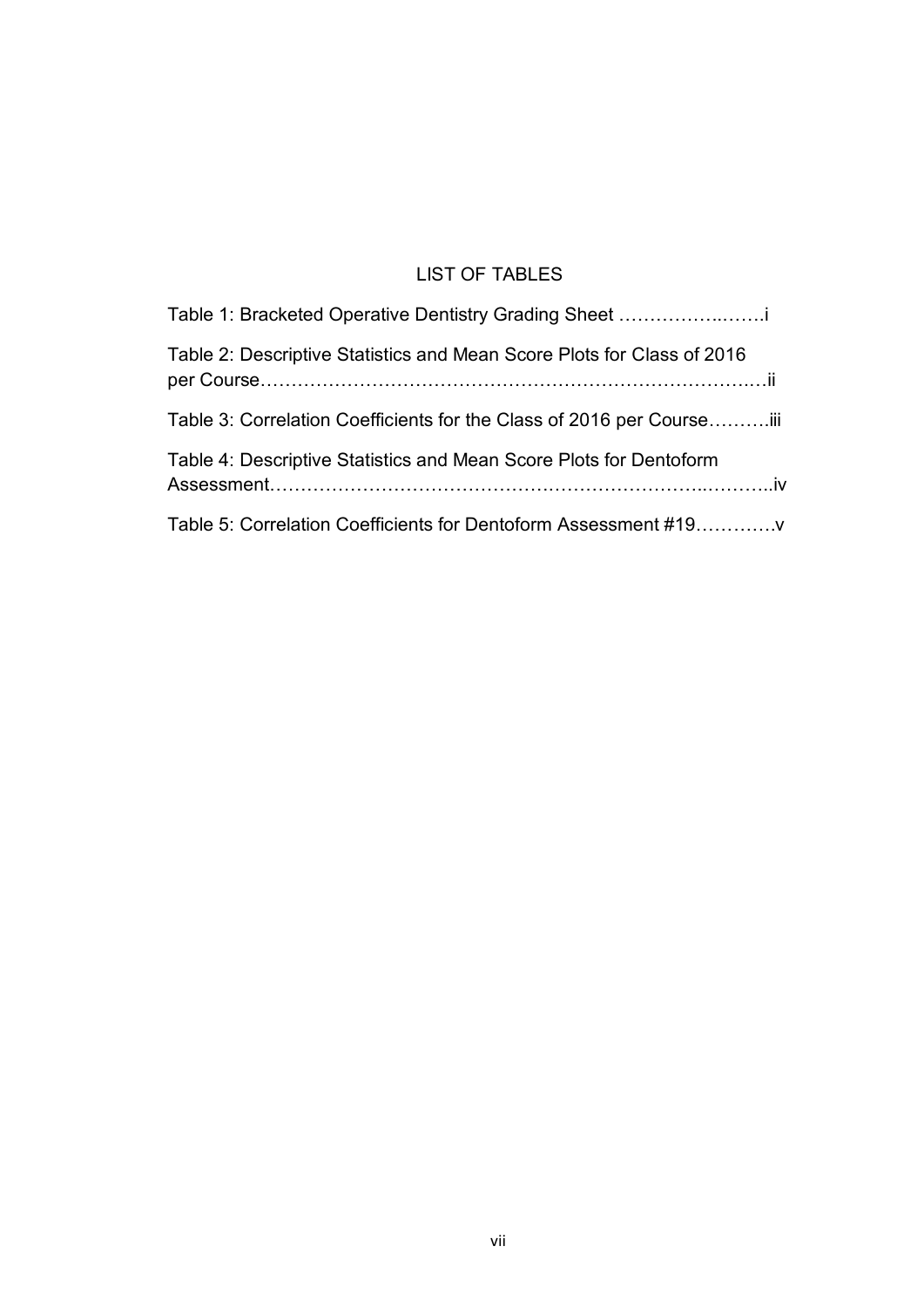## LIST OF FIGURES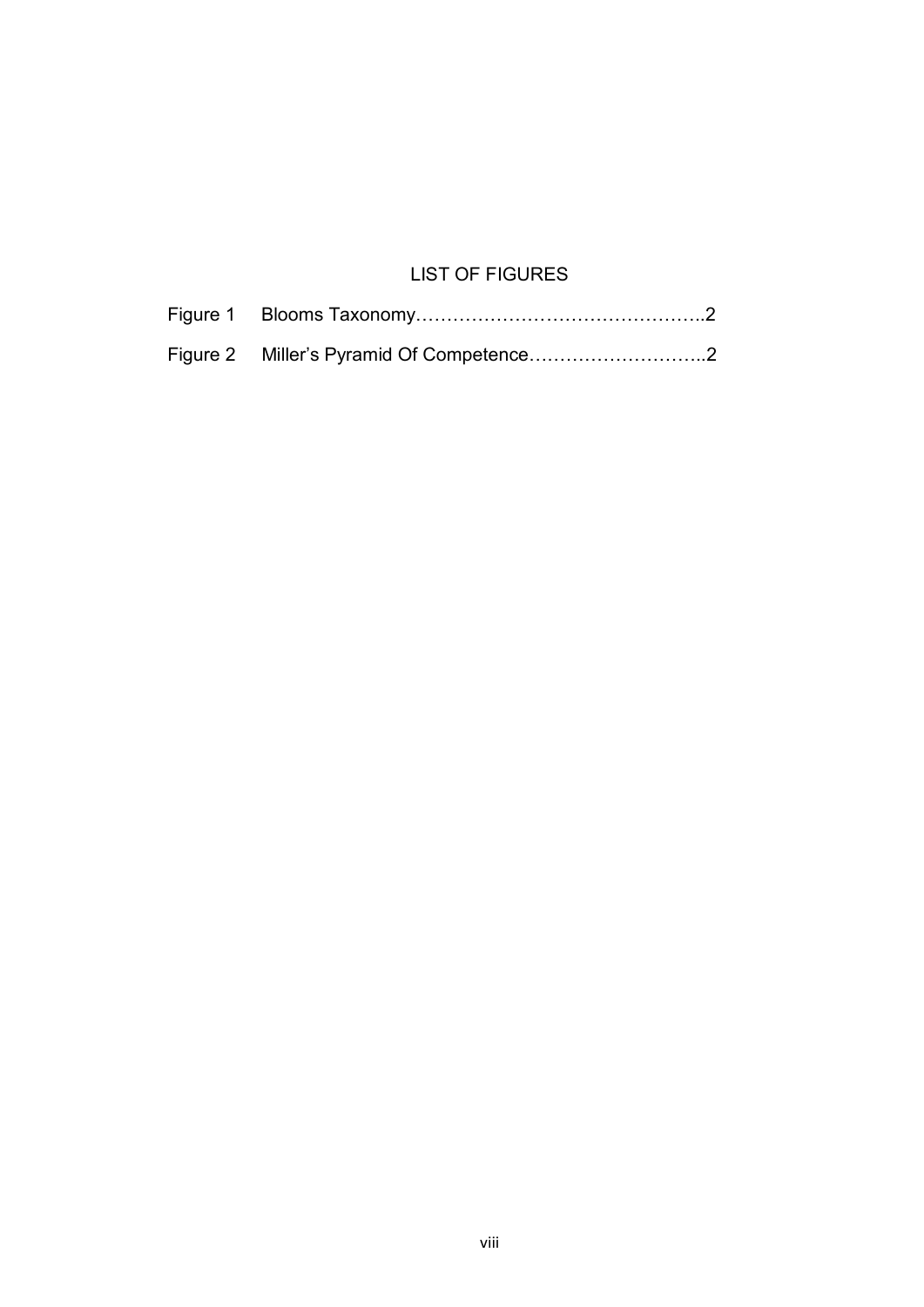## INTRODUCTION AND LITERATURE REVIEW

The Commission on Dental Accreditation (CODA) mandates through standard 2 (Educational Programs), specifically 2-10, that "Graduates must demonstrate the ability to self-assess, including the development of professional competencies and the demonstration of professional values and capacities associated with self-directed, lifelong learning."<sup>1</sup> It is then up to all dental schools to interpret this standard and provide some qualitative or quantitative data to suggest successful attainment.

Therefore, a prominent goal of student self-assessment development activities are to support integration of relevant, evidence-based self-directed learning consistent with the skills attainment, expected learner outcomes, and supporting strategies.<sup>1-10</sup> Student self-assessment is the cornerstone of learned skills to ensure optimal patient centered care learner outcomes.<sup>11-15</sup> A significant part of self-assessment with professional students is to provide foundational knowledge, attitude and skills for both formative and summative assessment of technical competence.<sup>2-15</sup> The idea of student self-assessment is not a new concept of critical evaluation in educational literature. Many research projects have focused on student self-assessment for improving student learning outcomes both quantitatively and qualitatively.<sup>14</sup> According to a recent systematic review article on student self-assessment published by Mays & Branch-Mays  $(2016)$ ,<sup>14</sup> missing from the current literature is retrospective evaluation of student self-assessment scores compared to faculty assessment scores across time from a single class using bracketed assessment forms. Also missing from the current literature is correlation data to validate the comparison of mean assessment scores. Additionally, missing from the current literature is prospective data from current students that can be used to validate the results obtained from the retrospective data.

Two conceptual educational models help us understand how learning outcomes or objectives relate to learners' professional development as they move along the novice to expertise continuum.<sup>16-18</sup>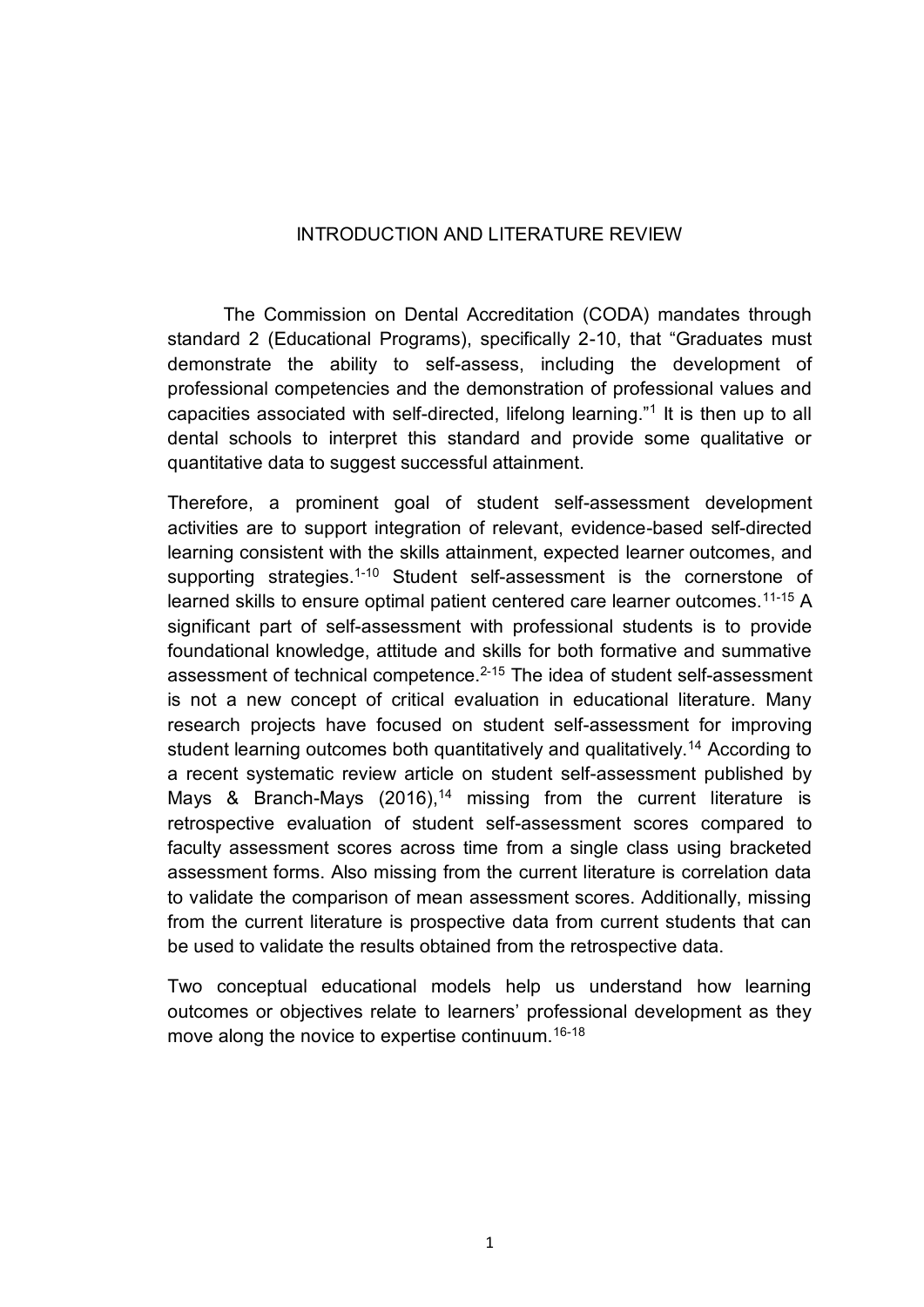## 1.BLOOM'S TAXONOMY OF EDUCATIONAL OBJECTIVES IN THE COGNITIVE DOMAIN, and

## 2.MILLER'S PYRAMID



Figures 1&2- Bloom's Taxonomy and Miller's Pyramid of Competence

The first is found in Bloom's Taxonomy of Educational Objectives in the Cognitive Domain (1956), which describes how learning objectives related to cognitive development increase in complexity as learners develop deeper understanding, start to apply this knowledge, and ultimately synthesize and evaluate what they have learned.<sup>16</sup> In 2001, former students of Bloom published a revised Taxonomy using verbs rather than Bloom' s original nouns.<sup>17</sup> These were also listed from low order thinking skills (LOTS) to high order thinking skills (HOTS) to represent the complex process of learning.<sup>17</sup> Another model that is particularly useful for thinking about learning outcomes in relation to assessment of clinical competence is Miller's (1990) pyramid.<sup>18</sup> This model is similar to Bloom's Taxonomy in that there is a marked shift from being able to demonstrate knowledge that underpins clinical competence to patient application. Learners' theory (intellectual skills), psychomotor skills and professional attitudes are synthesized and internalized into a seamless routine that can be carried out in different contexts.16-18

Across our dental school curricula, dental students are exposed to both preclinical and clinical operative dentistry courses where they receive formative instruction from various dental school faculty. The formative assessment of student performance on operative dentistry terminology, preparations and restorations begin in pre-clinical laboratory sessions through objective grading criteria located in an objective grading rubric. Novice students are initially exposed to new terminology, concepts and technical skills that they don't fully understand measured in millimeters. Due to this fledgling approach, novice students have a hard time discerning small details that can be detrimental to the longevity of direct restorations. Therefore, self-assessment is a learned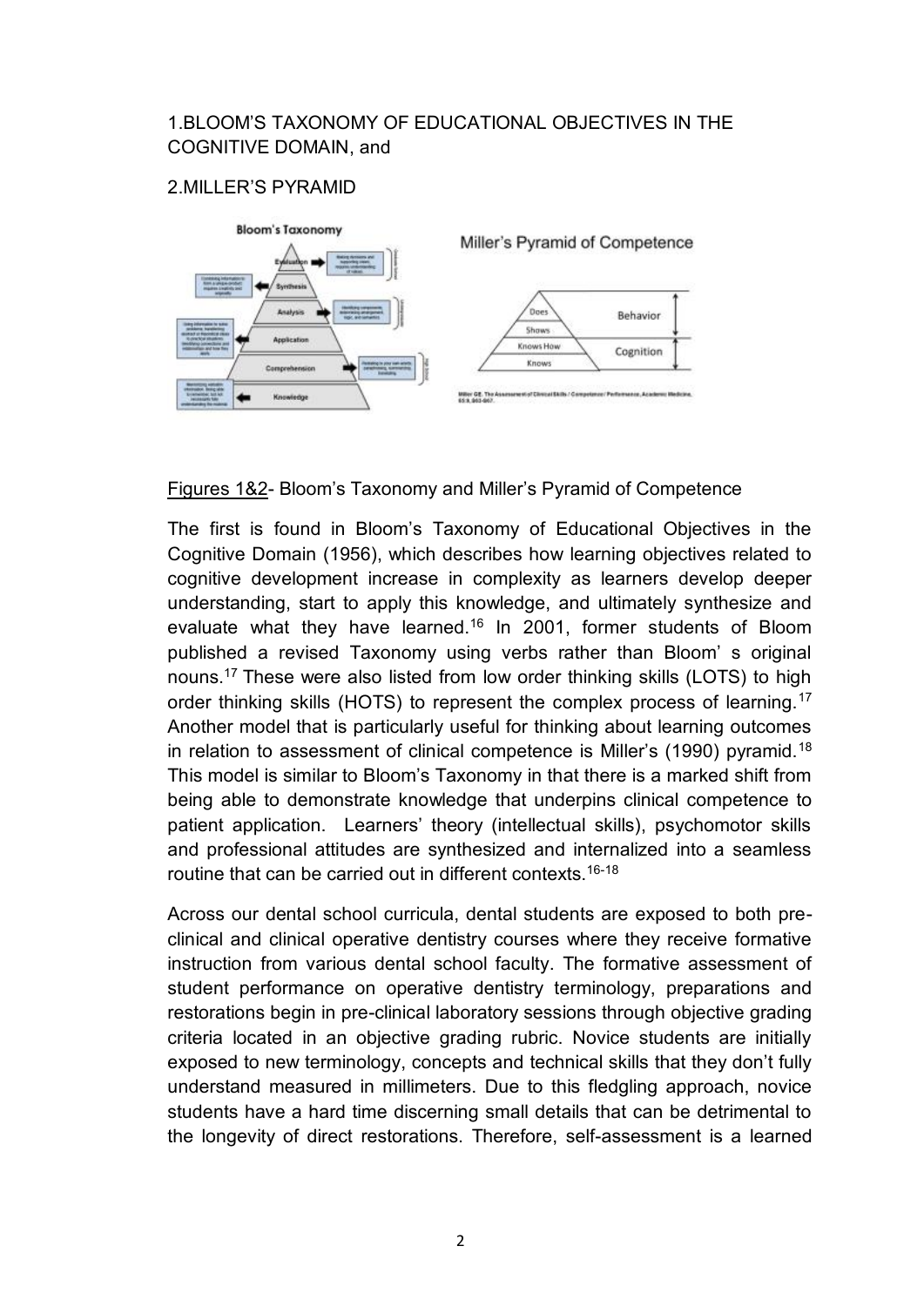area of critical thinking honed through experiential and consistent exposure to various clinical scenarios.<sup>6-9</sup>

It is imperative to understand the progression of learner outcomes through consistent objectives so that calibrated and realistic expectations of our dental student's clinical experiences are established.<sup>19</sup> The progressive transformation of novice provider to competent clinician must include calibrated student self-assessment to ensure a deeper understanding of the knowledge, attitude and skills needed for patient centered care.<sup>16-18</sup> The progressive transformation from novice to competent health care providers should include student self-assessment scores that approach faculty assessment scores at the conclusion of their professional training. Not only should the assessment scores align between students and faculty, but exhibit some correlation by the end of student training.

The purpose of this research project was to evaluate the process of student self-assessment on operative dentistry skills at the University of Louisville Dental School. It is imperative that dental schools provide some quantifiable data to suggest students possess the ability to accurately self-assess as competent beginning practitioners upon graduation. The director for the division of clinical operative dentistry maintains a portfolio of formative and summative operative dentistry experiences used for assessment of clinical competence. Noted were possible inconsistency is student self-assessment following preclinical dentoform and clinical patient experiences when compared to faculty assessments at all levels of education. Therefore, the following research questions were used to guide this evaluation of student self-assessment across time: Is there a difference in the class of 2016 mean self-assessment scores at each of the D2, D3 and D4 year's courses compared to faculty assessment scores? Is there a correlation between selfassessment scores at each of the D2, D3 and D4 year's courses compared to faculty? Is there a difference in mean scores comparing D1, D2, D3 and D4 student self-assessment scores to faculty assessment scores on a single preparation and restoration? Is there a correlation between the D1, D2, D3, D4 and faculty scores on a dentoform evaluation.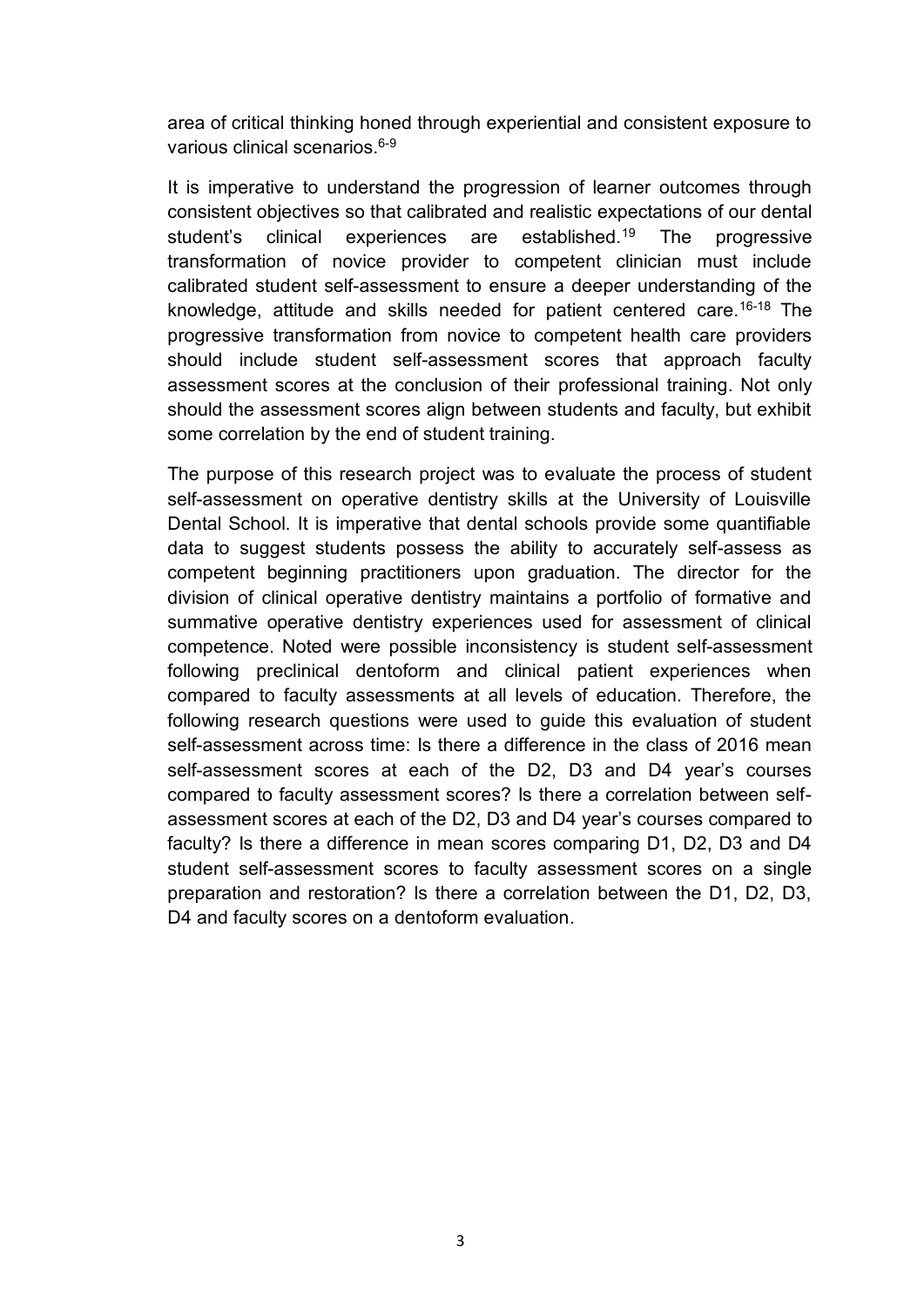#### **HYPOTHESIS**

Student self-assessment is a learned process through experiential and continual encounters across time. As technical experience increases throughout skills development, assessment grades from D4 students will approach faculty assessments scores as compared to D1, D2 and D3 students.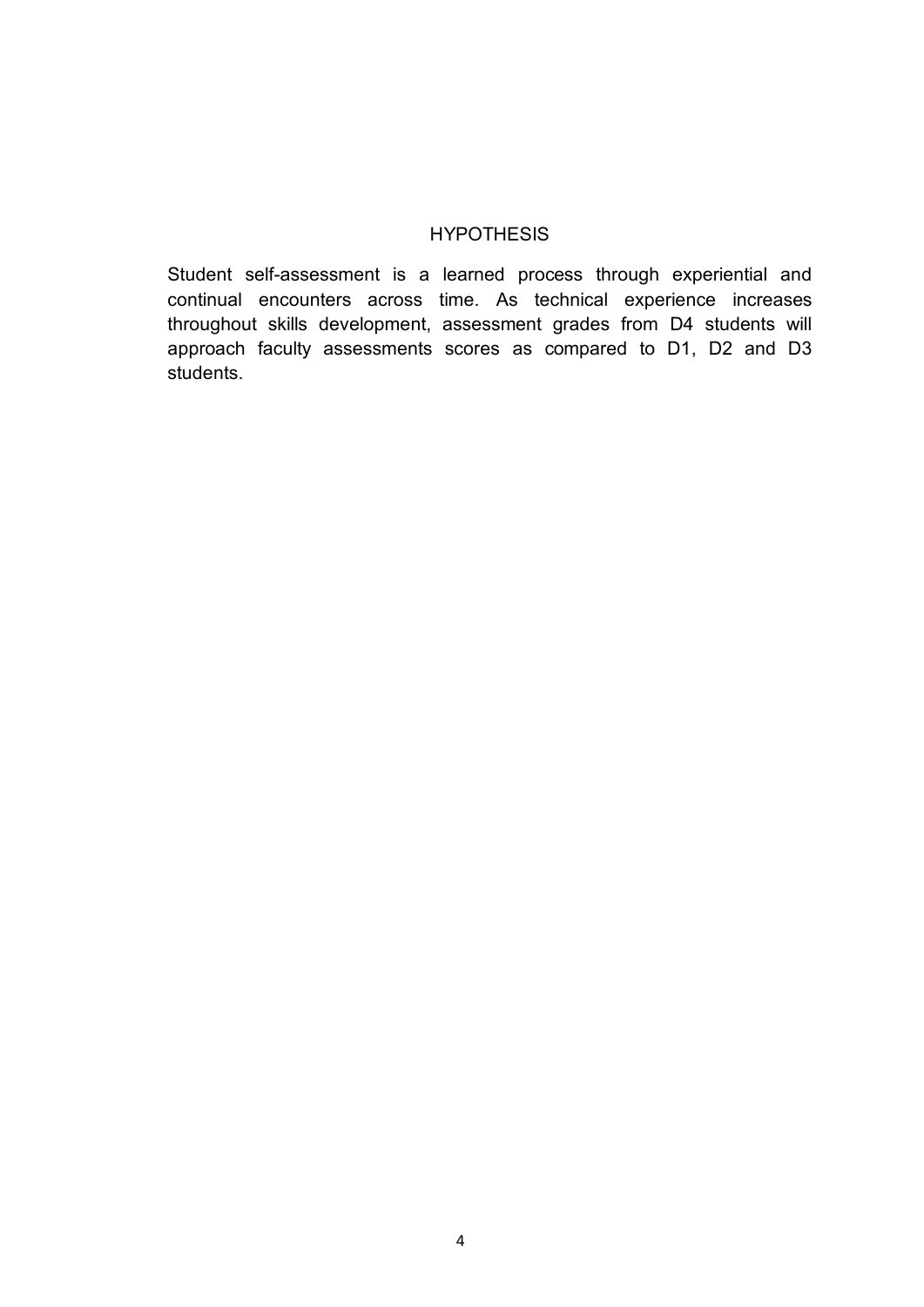#### MATERIALS AND METHODS

#### Sample

This study was approved by the University of Louisville Institutional Review Board (IRB): IRB Tracking # 16.0683. The research design for this project was twofold: First, a retrospective between-groups analysis of student selfassessment and faculty assessment grade sheets were evaluated for mean differences in overall scores and correlation coefficients. For this portion of the evaluation, both preclinical (D2: n=120) and clinical (D3: n=120; D4: n=120) grades sheets were evaluated. Secondly, twenty-five (n=25) consented students were randomly selected from each of the D1, D2, D3 and D4 classes to total one hundred students (n=100). These students were asked to evaluate a #19 DO preparation and amalgam restoration (two separate dentoforms) as if they completed them. Additionally, twenty-five (n=25) consented operative calibrated faculty from the department of general dentistry graded the same two dentoforms. Each of the five groups were compared for overall mean differences in scores and correlation coefficients as a between-groups analysis.

#### Grading Assessment

Students are asked to perform self-assessment on all formative and summative preclinical and clinical operative dentistry experiences prior to faculty assessments. Our institution defines formative assessment as informal and formal feedback during the learning process to provide information to improve a student's knowledge, skills, attitudes and values. Therefore, it provides information to the teacher and student on the student's development at a particular time. Additionally, our institution defines summative assessment as whether the student has achieved the skills necessary to advance professionally and act independently through self-directed learning. The evaluation form is bracketed across the preclinical and clinical operative dentistry curriculum so that students are continually exposed to a consistent form. Initially, students are given exercises in their preclinical operative dentistry courses in using the grading rubric to assess pre-prepared cavity preparations. Over time, students and faculty alike are provided and calibrated continually on an operative dentistry grading rubric that intimately corresponds to the grading assessment sheets. As such, accuracy of the student self-assessment becomes part of the faculty assessment for the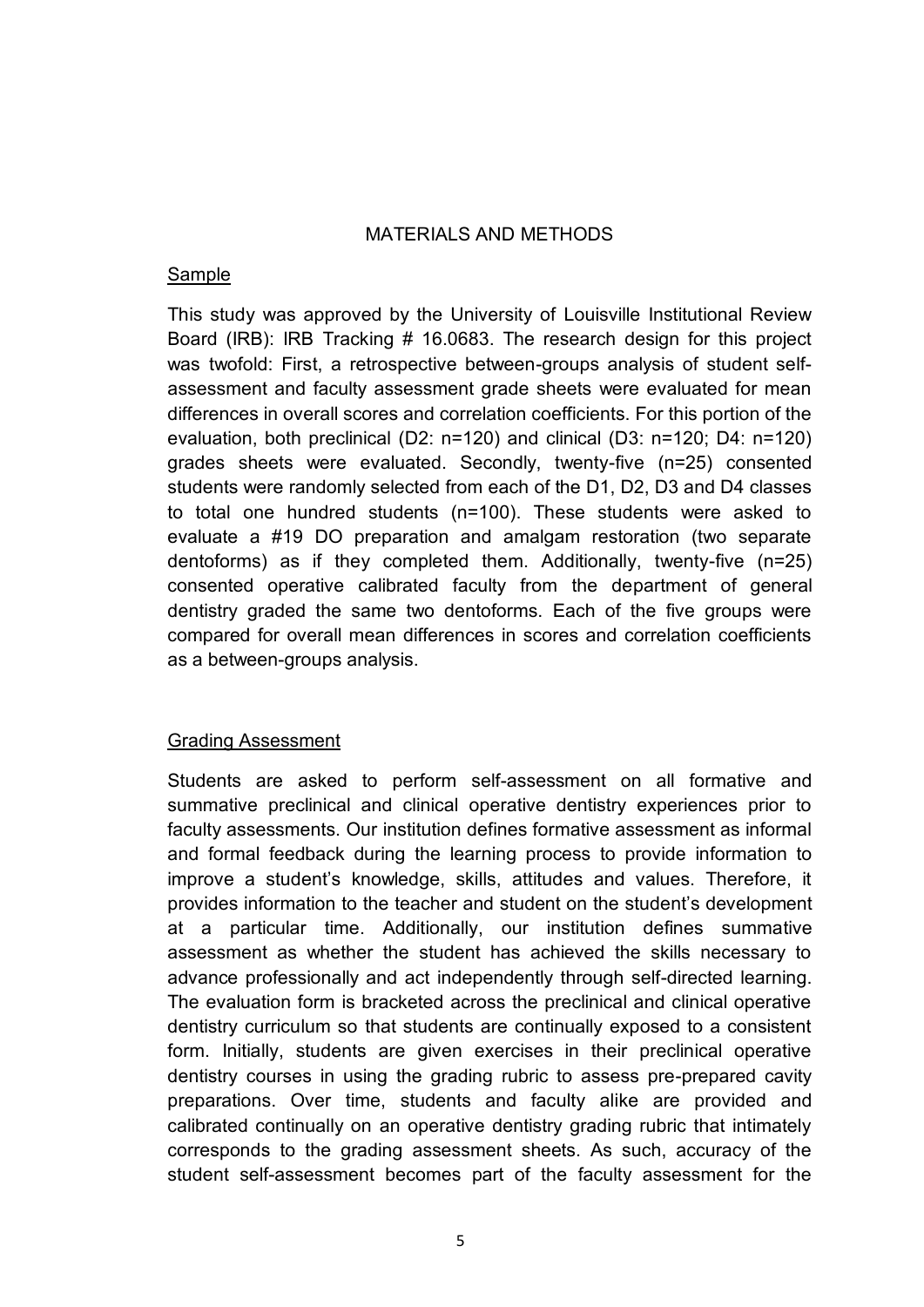students overall grade. Both the student and faculty assess all operative dentistry procedures so that a dialogue can occur in areas of possible nonagreement to provide a profound teaching experience for improving student self-directed learning.

The assessment sheets are broken down into three areas of evaluation: 1. Overall Experience, 2. Preparation Design Principles and 3. Restoration Design Principles. (Table 1). Each faculty member and student completes the entire grade form for each individual operative experience. Students are asked to self-assess on the far right column prior to having the faculty assess under the faculty score column on all formative experiences. In the overall experience section, graded are preparedness, clinical judgment, critical thinking/ self-assessment and professionalism. In the preparation design principles section, graded are outline form, retention form, resistance form and terminology/communication. In the restoration design principle section, graded are anatomical form, marginal integrity, proximal contact placement and embrasure form. Each of the three sections contain critical errors in which the experience at hand becomes unsuccessful and recorded as a zero. Some of the critical errors are patient specific not able to be simulated on dentoforms in the preclinical courses. In these areas like inadequate anesthesia and caries removal, students are questioned orally about concepts associated with each. Their responses are graded according to the course rubric and self-assessed. The first course encountered by the entering D1 students is infection control protocol with associated competencies of understanding. Therefore, all preclinical summative competency examinations are patient simulated donning all infection control protocol and timed for efficiency.

Overall academic achievement scores from both formative and summative experiences are calculated using the following grading scale: 3= exceptional, 2= acceptable and 0= unacceptable. Therefore, a mean overall score must exceed a 2 (acceptable) to be considered a successful experience. In each of the three sections there are four areas of assessment resulting in twelve overall grades. Each of the twelve scores are weighted equally in determining the overall score for the experience. For both formative and summative operative dentistry experiences, any critical error denoted by an asterisks results in a failure for that overall experience and recorded as a zero. During any formative experience in both preclinical and clinical courses, a zero score (unacceptable) can be calculated into the overall grade but the mean score must be greater than 2 (acceptable). During all summative competency examinations in both preclinical and clinical courses, a zero grade recorded for any section results in an unsuccessful experience and recorded as a zero. So, during summative examinations, students can't fail one section of the grade sheet and pass the overall examination experience. A mean score is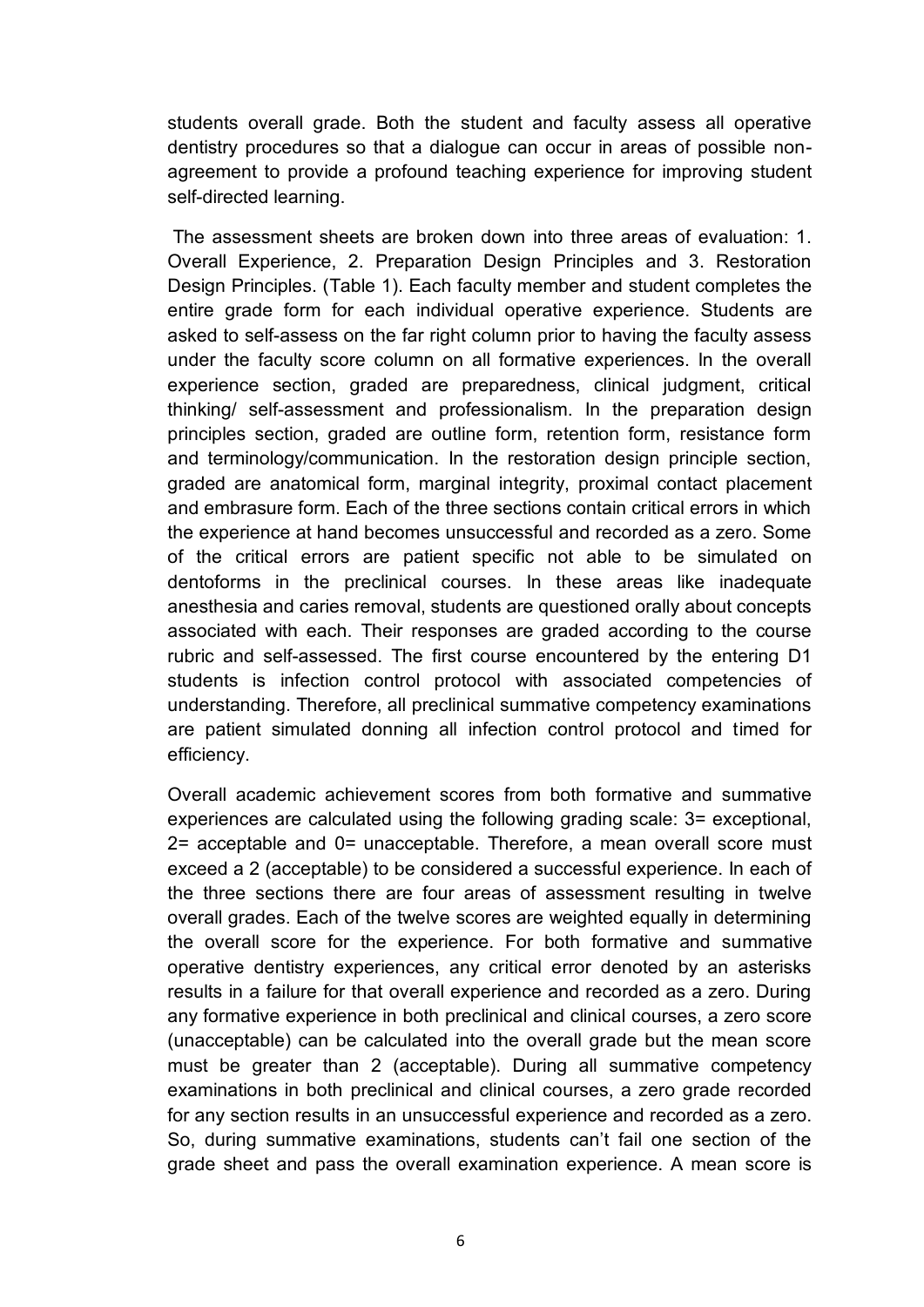calculated by simply adding the twelve scores and dividing by twelve. For example, if a student get a score of 2 (acceptable) in each of the twelve grading spots, their total score is twenty-four divided by twelve equaling 2. This then can be easily converted to percentages of total points. At our institution, all summative competency examinations require two independent graders with a third available for split decisions. Therefore, student's complete two grade sheets; one for each grader for all summative operative competency dentistry examinations. The mean scores from each of the two individual score sheets are averaged for an overall achievement score.

#### **Calibration**

Students receive routine calibration on both the grade from and rubric beginning in their D1 preclinical operative dentistry course. Students participate in active learning techniques and interactive group grading initially using pre-prepped and pre-restored procedures. Students then move to audience response system quizzes on both dentoform and clinical slides to further hone their assessment techniques. Students then move to the simulation laboratory next where they learn to perform various direct operative dentistry procedures and self-assess their own work over their D1 and D2 years. Students enter clinical care during their D3 and D4 years where they continue to self-assess on clinical procedures during patient care.

All fifty-six general dentistry faculty (part-time and full-time) in the department receive quarterly calibration training using an audience response system to include usage of the grade form and rubric. Scoring calibration is performed on dentoforms and patient cases, recorded and evaluated for areas of disagreement. Individual faculty are assigned a specific audience response system that is trackable by the operative dentistry discipline coordinator. The discipline coordinator and director of clinical operative dentistry performs routine clinical assessments of observer agreement (Cohen's Kappa) among faculty performing formative and summative evaluations. All general dentistry faculty can perform formative assessment of student work in both the preclinical and clinical operative dentistry courses. During formative assessments there is typically one grader, so the discipline coordinator chooses random operative patient based procedures to act as a second grader for observer agreement evaluation. However, there are ten calibrated full-time faculty that perform summative competency assessments in all preclinical and clinical operative dentistry courses. These ten individuals that includes the discipline coordinator for clinical operative dentistry are grouped in many combinations of two depending on the comprehensive clinic schedule. Various combinations of the ten summative competency graders allows for broader observer agreement data to be collected and evaluated.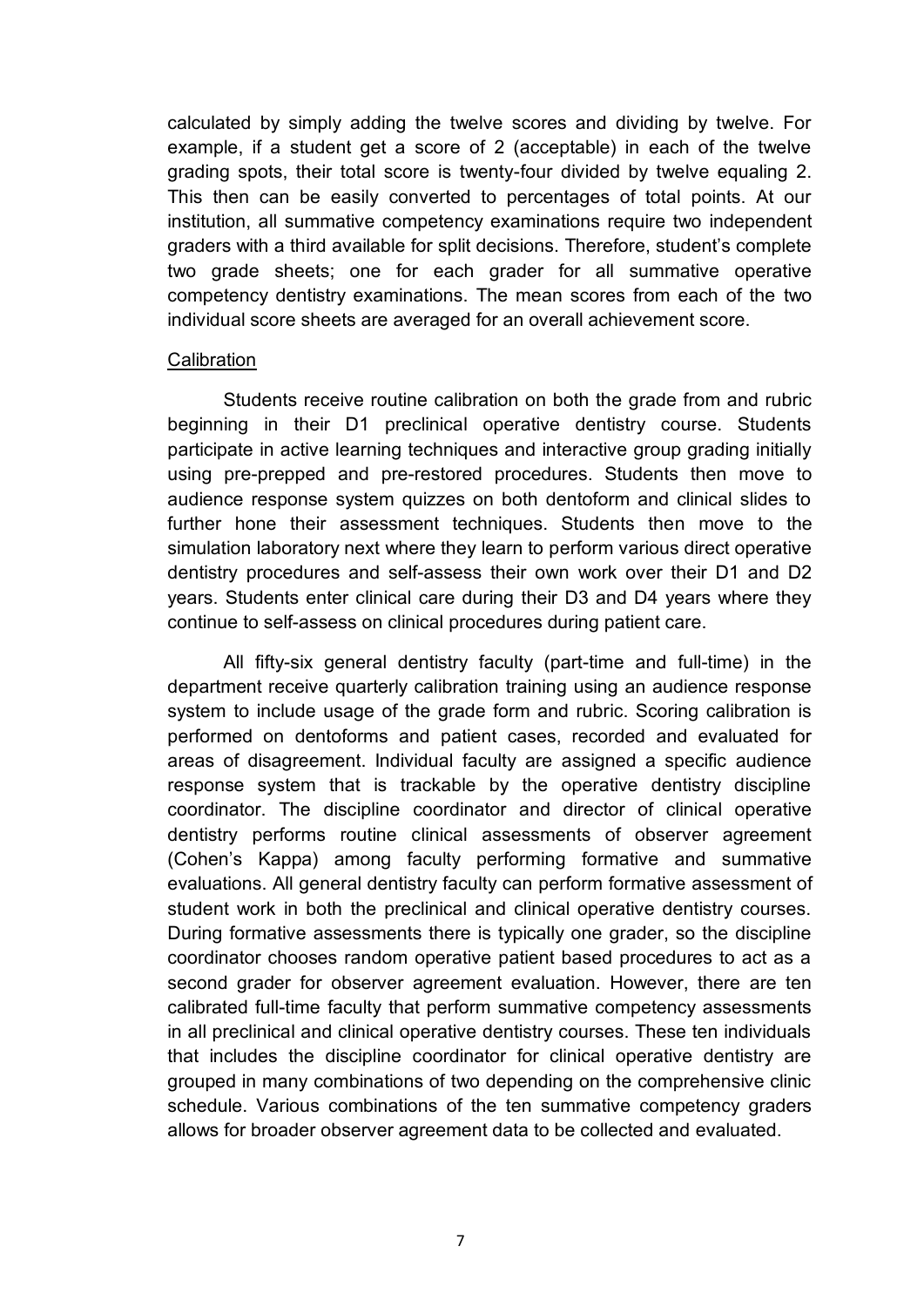#### **Participants**

For the retrospective portion of this study, grade sheets were pulled from locked storage by the discipline coordinator of both preclinical and clinical operative dentistry from the class of 2016 that enrolled 120 students. One hundred twenty (n=120) experiences were selected from the final objective structured clinical examination (OSCE) portion of the D2 preclinical operative dentistry II course for evaluation prior to entering patient care. These contained one hundred twenty individual D2 student self-assessment scores and one hundred twenty averaged faculty assessment (two faculty per score sheet) scores on an ideal class II MO preparation and restoration tooth #13. All three sections of the grade sheets were scored by both the student and the two faculty members. The two faculty graders are paired randomly from the ten available and assigned a pod of 24 students grading 12 students per day over two days. One hundred twenty (n=120) D3 student clinical experiences were selected from their final summative competency examination completing clinical operative dentistry I. These contained one hundred twenty individual D3 self-assessment scores and one hundred twenty averaged faculty assessment (two faculty per score sheet) scores of various types of class II and class III competency examinations. All three sections of the grade sheets were scored by both the student and the two faculty members. The two faculty graders were paired randomly from the ten available. One hundred twenty (n=120) D4 student clinical experiences were selected from their final summative competency examination completing clinical operative dentistry II prior to graduating. These contained one hundred twenty individual D4 selfassessment scores and one hundred twenty averaged faculty assessment (two faculty per score sheet) scores of various types of class II and class III competency examinations. All three sections of the grade sheets were scored by both the student and the two faculty members. The two faculty graders were paired randomly from the ten available. Grade forms remained anonymous at all times and used only to gather data for this portion of the study. The forms were refiled into a locked cabinet for storage per university guidelines. Additionally, no names were recorded as group means and correlations were evaluated, not individual scores.

 For the prospective portion of this study, a convenience sample of twenty-five (n=25) students were randomly selected from each of the D1, D2, D3 and D4 classes to total one hundred students (n=100). These students were asked to evaluate a #19 DO preparation and amalgam restoration (two separate dentoforms) as if they completed them. Additionally, twenty-five (n=25) operative calibrated faculty (not from the ten competency graders) from the department of general dentistry graded the same two dentoforms. For this portion of the study, students and faculty completed the last two sections of the grade sheet (Table 1): cavity preparation principles and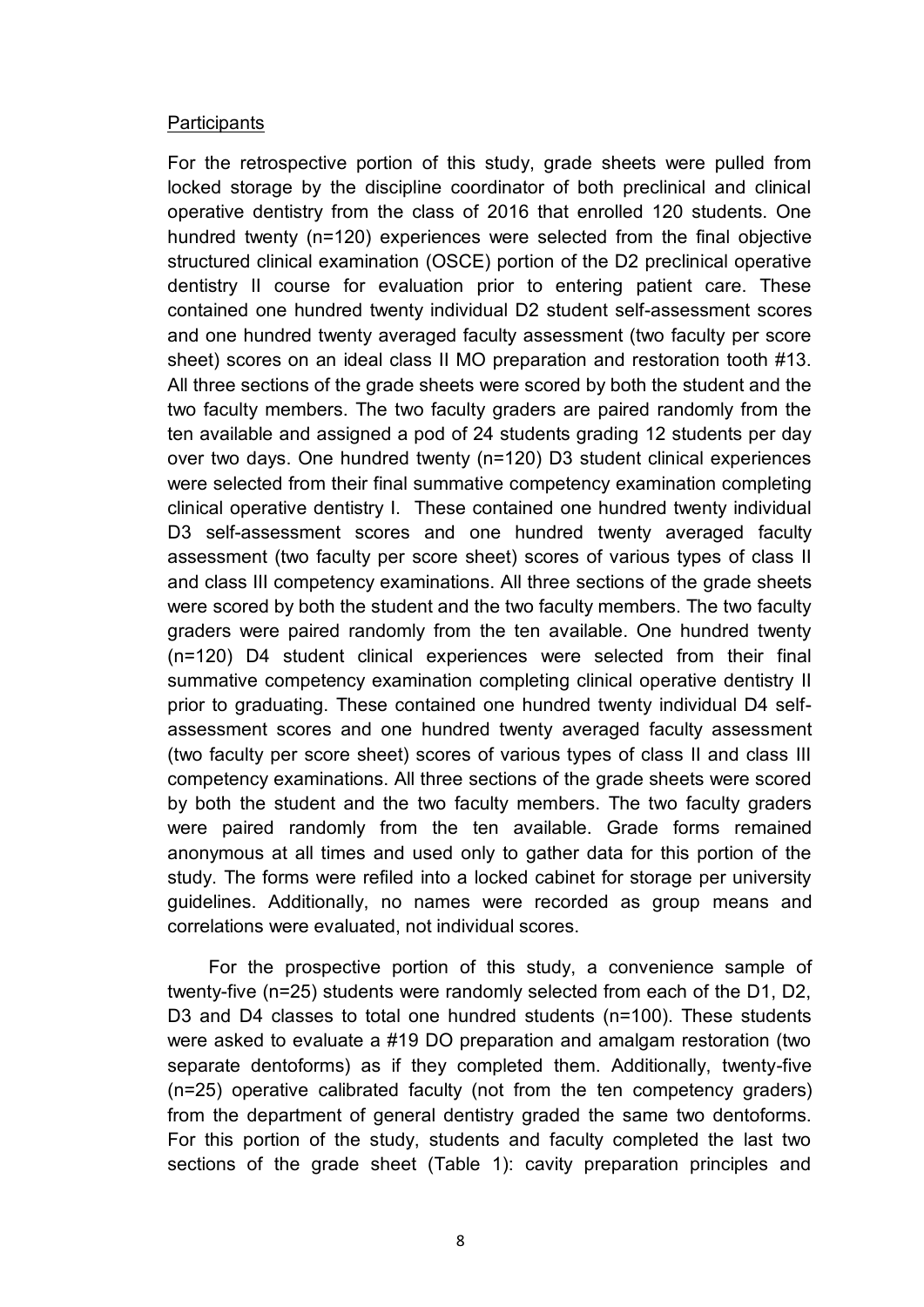restoration design principles. Participants did not complete the overall experience section as they did not so the work. The remaining 8 scores were evenly weighted for this portion of the evaluation. All participants were provide a preamble approved by the IRB as consent to participate in this study. The risks associated with this study are minimal, however, students and faculty could withdraw from the study at any time without repercussions. The discipline coordinator of clinical operative dentistry both prepared and restored the dentoform tooth #19-DO for and with dental amalgam. Noted deficiencies were incorporated into both the preparation and restoration. For the preparation, the axial-pulpal line angle was not rounded enough compromising resistance form, there was an extremely conservative retention groove placed in the distal-buccal proximal wall compromising retention form and the distal-lingual contact in the proximal wall was not broken enough. For the restoration, the proximal contact was placed too lingual, the distal marginal ridge was not in occlusal contact and the distal pit anatomical form was slightly too deep. Please note that none of the deficiencies for both the preparation and the restoration were critical errors using our grading assessment criteria rubric. All groups were blinded to each other scores during this part of the evaluation. The director of clinical operative dentistry was blinded to both students and faculty scoring as they only declared their group status on the evaluation form.

#### Data Collection and Analysis

For the retrospective portion of this study, grade sheets were pulled from storage by the discipline coordinator of both preclinical and clinical operative dentistry from the class of 2016. The raw data was imported into SPSS (Statistical Package for the Social Sciences, IBM, Chicago, IL) for descriptive and inferential statistical reporting and analysis. For the summative D2 preclinical course (n=120), D3 clinical I course (n=120) and D4 clinical course II (n=120), an independent t-test was used to compare student self-assessment mean scores to faculty assessment mean scores within each course. The dependent variables used for this evaluation were the assessment scores given by both the students and faculty. The independent variables used for this evaluation were the group assignment of scores, student or faculty. Type I error rate was set was set at p<0.05 as a significant difference in mean values disproving the null hypothesis. An A Priori power analysis was performed to determine the appropriate sample size for this evaluation. With a type I error rate of  $p$ <.05, a type II error rate of 0.8 and a moderate effect size of 0.5, the power analysis determined that the sample size needed was fifty-two (N=52) for population inference. Additionally, correlations were sought between student self-assessment scores and faculty assessment scores using linear regression for each individual course. Faculty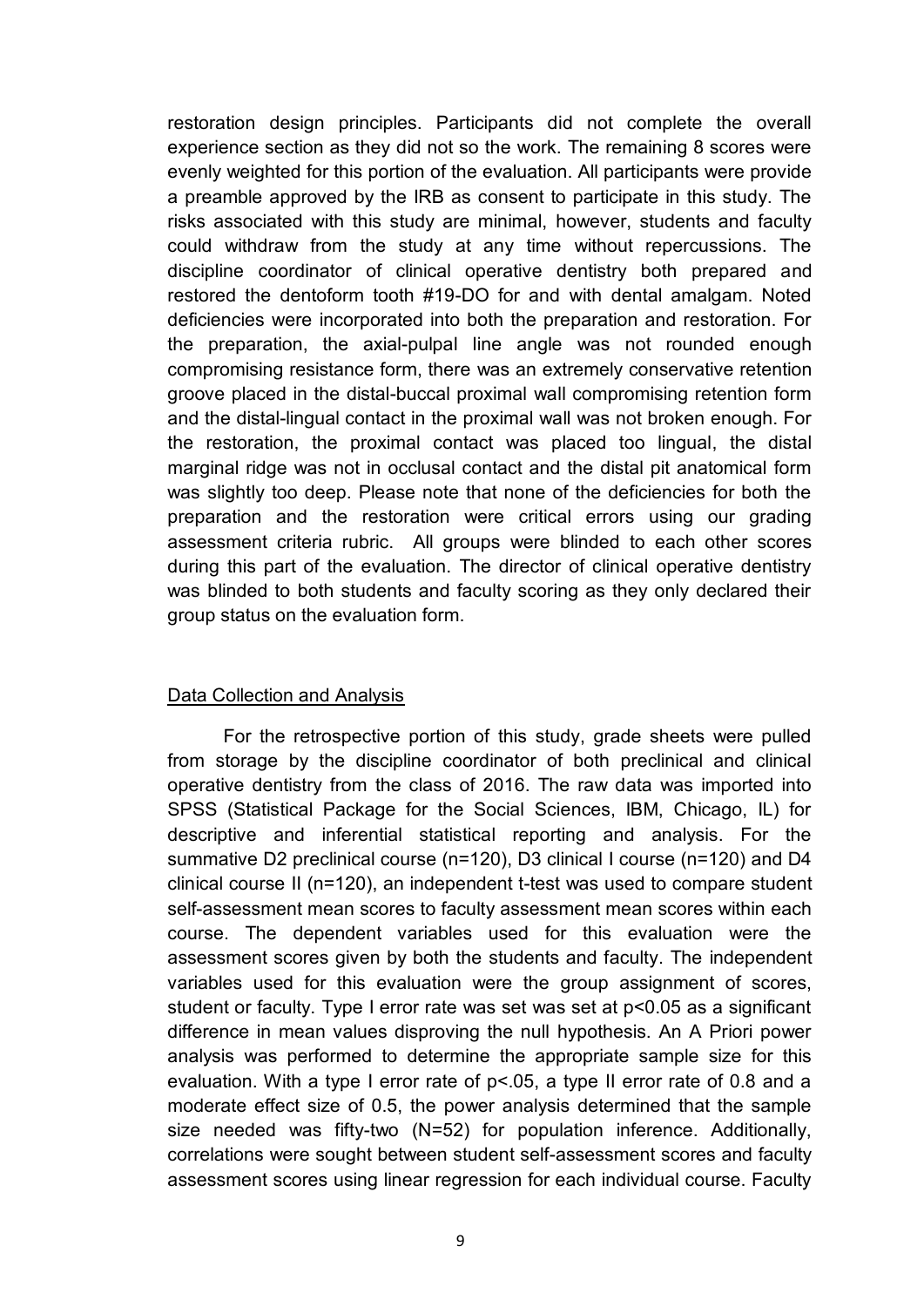assessment scores were used as the dependent variable and the student selfassessment scores were used as the independent variable. Type I error rate was set at p<0.05 as a significant correlation between variables disproving the null hypothesis. The strength of the relationships used the following values: strong positive correlation  $\geq 0.75$ ; moderate positive correlation 0.74 – 0.51; weak positive correlation 0.50 - 0.25; marginal positive correlation 0.24 to 0.10; no correlation  $\leq$  0.09. The same value ranges will be used for negative correlations in the negative range. Reported for each regression model was the coefficient of determination  $(r^2)$ .

For the prospective portion of this study, one hundred (N=100) dental students (n=25 from each year group) were asked to grade a preparation and restoration completed by the director for the division of clinical operative dentistry. Additionally, twenty five (n=25) calibrated operative faculty assessed the same two dentoforms. The raw data was imported into SPSS for descriptive and inferential statistical reporting and analysis. A univariate analysis of variance (ANOVA) was used to compare student assessment mean scores to faculty assessment mean scores. The dependent variable used for this evaluation was the assessment scores given to the dentoform project. The independent variables used for this evaluation were the group assignment of scores; D1 students, D2 students, D3 students, D4 students or faculty. Type I error rate was set was set at p<0.05 as a significant difference in mean values disproving the null hypothesis. An A Priori power analysis was performed to determine the appropriate sample size for this evaluation. With a type I error rate of p<.05, a type II error rate of 0.8 and a moderate effect size of 0.5, the power analysis determined that the sample size needed was twenty-two (N=22) for population inference. Levene's test of equality of error variances was performed to test the null hypothesis that the error variance of the dependent variable is equal across groups. If the Levene's test is significant, then the variances in the different groups are different (your groups are not homogenous). A test of the main effect using the Bonferroni correction was performed. Bonferroni correction is a method used to counteract the problem of multiple comparisons and to control the familywise type II error rate. Additionally, correlations were sought between student assessment scores and faculty assessment scores using multiple linear regression. Faculty assessment scores were used as the dependent variable and the student self-assessment scores were used as the independent variable. Type I error rate was set at p<0.05 as a significant correlation between variables disproving the null hypothesis. The strength of the relationships used the following values: strong positive correlation  $\geq 0.75$ ; moderate positive correlation 0.74 – 0.51; weak positive correlation 0.50 - 0.25; marginal positive correlation 0.24 to 0.10; no correlation  $\leq$  0.09. The same value ranges will be used for negative correlations in the negative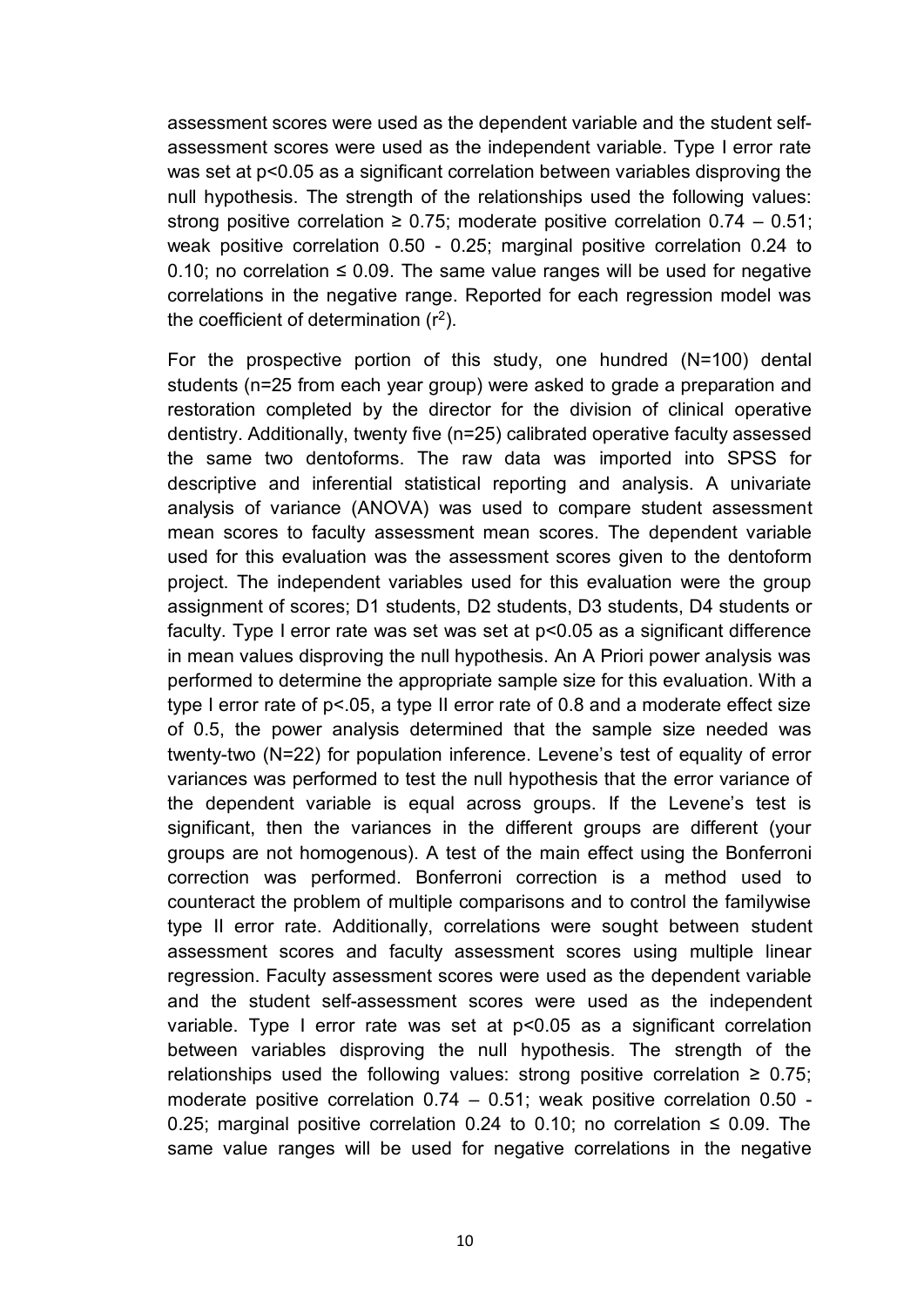range. Reported for the regression model was the coefficient of determination  $(r^2)$ .

## Null Hypotheses Tested

- Null Hypothesis RQ 1: There will be no significant mean difference in D2, D3 or D4 student self-assessment scores compared to faculty assessment scores in each course.
- Null Hypothesis RQ 2: There will be no significant correlation in predicting D2, D3 or D4 student self-assessment scores from faculty assessment scores in each course.
- Null Hypothesis RQ 3: There will be no significant mean difference in D1, D2, D3, D4 and faculty assessment scores compared to one another on the dentoform project.
- Null Hypothesis RQ 4: There will be no significant correlation in predicting D1, D2, D3 and D4 assessment scores from faculty assessment scores on the dentoform project.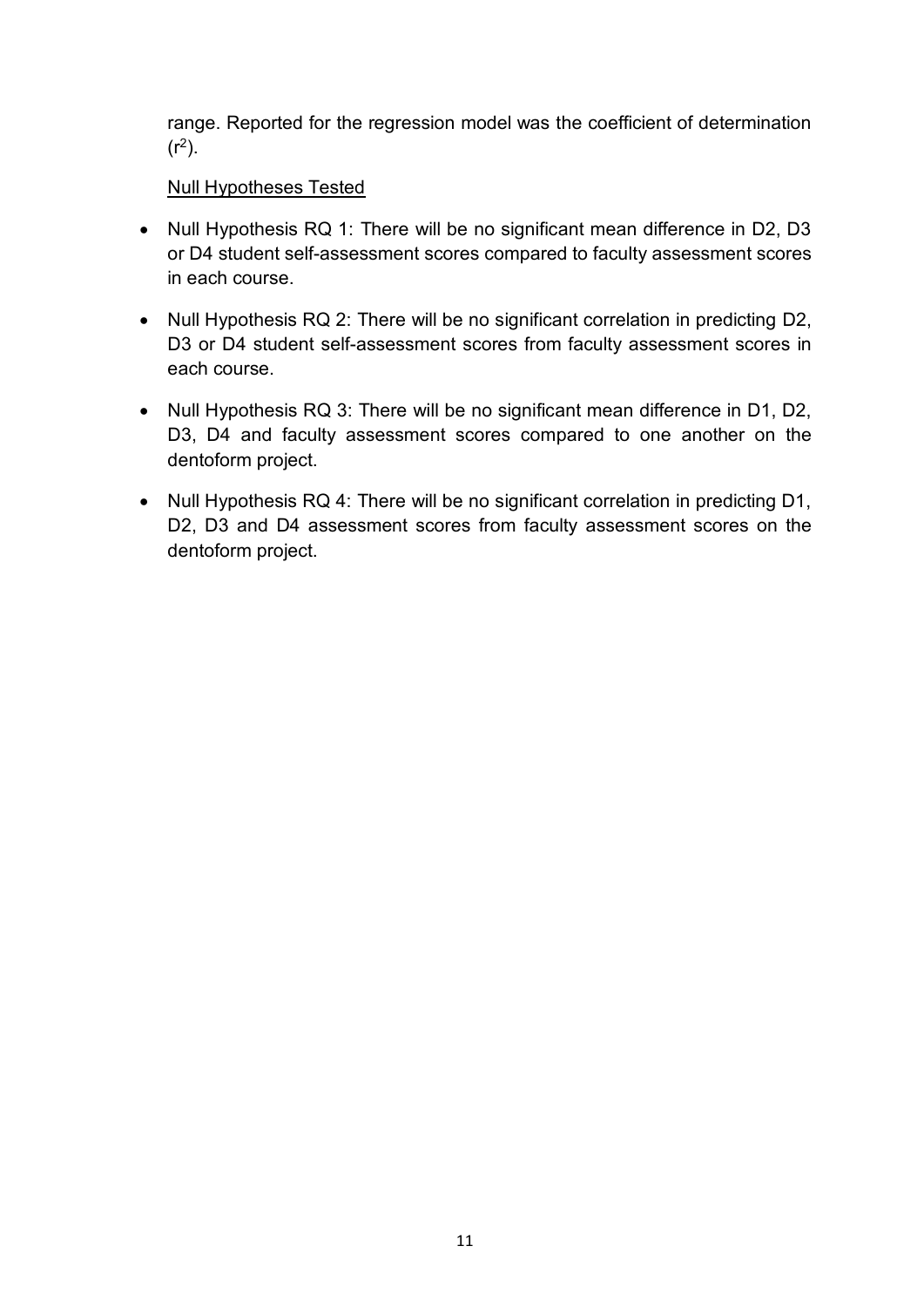#### RESULTS

#### D2 Preclinical Operative Dentistry II Course

Descriptive Statistics: There is general trend in the descriptive data that the D2 dental student's self-assessment scores  $(87.35 \pm 3.29; n=120)$  were higher than the faculty assessment scores (79.06  $\pm$  4.75; n=120) on an OSCE summative dentoform competency examination (Class II MO-13 resin composite). Table 2.

Inferential Statistics: An independent t-test determined a statistically significant difference in mean scores (p<0.05) comparing the D2 student selfassessment scores (n=120) and the faculty assessment scores (n=120). The D2 student's self-assessment scores were significantly higher than the faculty assessment scores. The null hypothesis for research question 1 was rejected. Table 2. Using linear regression to predict student self-assessment scores from faculty assessment scores, there was a moderate negative correlation between scores ( $r = -0.503$ ). The coefficient of determination ( $r^2 = 0.253$ ) determined that 25.3% of the variance in student self-assessment scores can be explained by faculty assessment scores. The analysis of variance (ANOVA) for the model was significant F=5.061 with p<0.05. The null hypothesis for research question 2 was rejected. Table 3.

#### D3 Clinical Operative Dentistry I Course

Descriptive Statistics: There is general trend in the descriptive data that the D3 dental student's self-assessment scores  $(85.33 \pm 4.89; n=120)$  were higher than the faculty assessment scores  $(77.54 \pm 4.81; n=120)$  on a summative patient based competency examination. Table 2.

Inferential Statistics: An independent t-test determined a statistically significant difference in mean scores (p<0.05) comparing the D3 student selfassessment scores (n=120) and the faculty assessment scores (n=120). The D3 student's self-assessment scores were significantly higher than the faculty assessment scores. The null hypothesis for research question 1 was rejected. Table 2. Using linear regression to predict student self-assessment scores from faculty assessment scores, there was a marginal negative correlation between scores ( $r = -0.235$ ). The coefficient of determination ( $r^2 = 0.055$ ) determined that 5.5% of the variance in student self-assessment scores can be explained by faculty assessment scores. The analysis of variance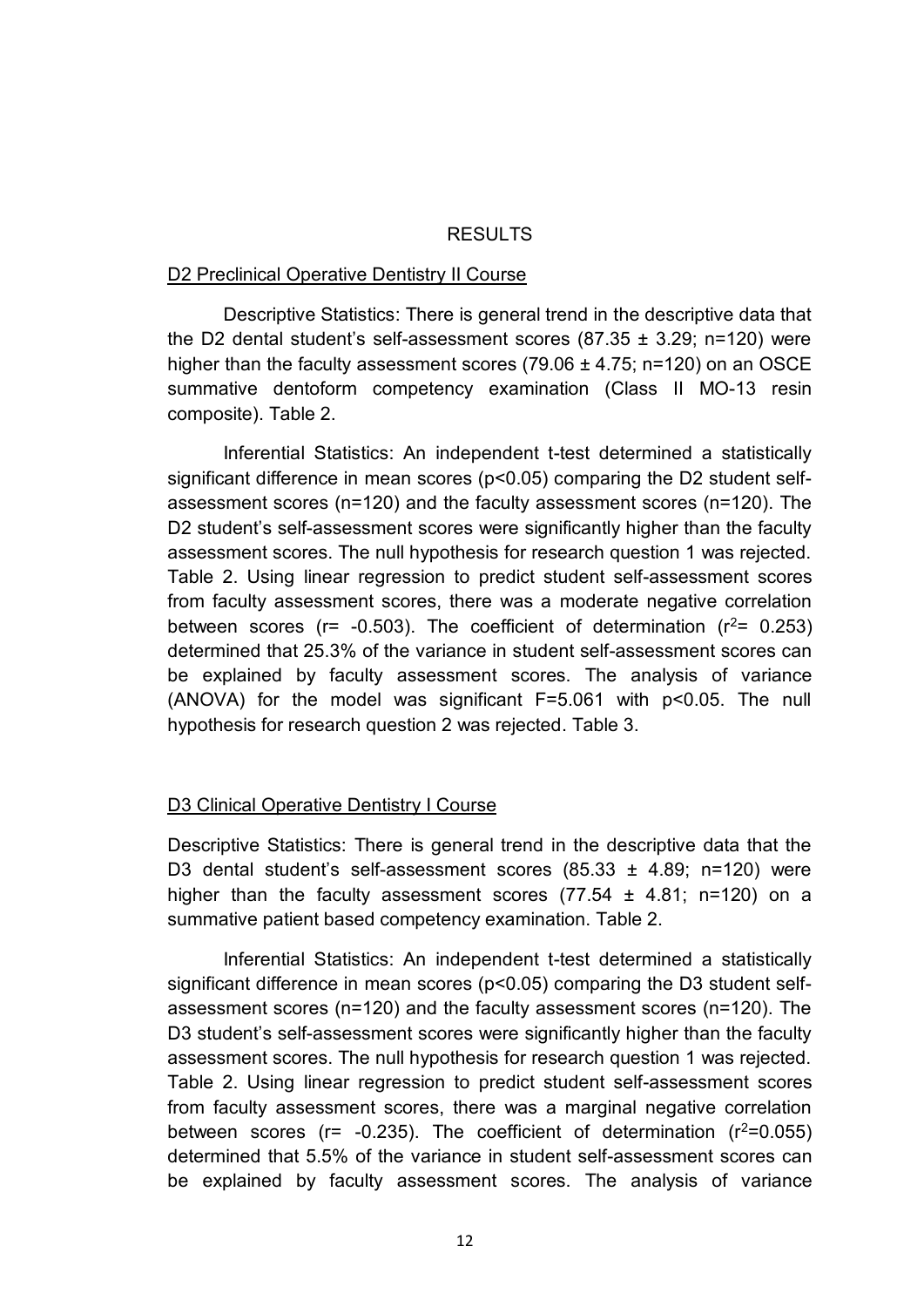(ANOVA) for the model was significant F=54.954 with p<0.05. The null hypothesis for research question 2 was rejected. Table 3.

#### D4 Clinical Operative Dentistry II Course

Descriptive Statistics: There is general trend in the descriptive data that the D4 dental student's self-assessment scores  $(81.84 \pm 5.05; n=120)$  were higher than the faculty assessment scores  $(79.45 \pm 4.81; n=120)$  on a summative patient based competency examination. Table 2.

Inferential Statistics: An independent t-test determined there was not a statistically significant difference in mean scores (p>0.05) comparing the D4 student self-assessment scores (n=120) and the faculty assessment scores (n=120). The D4 student's self-assessment scores were not significantly different than the faculty assessment scores. The null hypothesis for research question 1 was not rejected. Table 2. Using linear regression to predict student self-assessment scores from faculty assessment scores, there was a moderate positive correlation between scores (r= 0.408). The coefficient of determination ( $r^2$ = 0.166) determined that on 17% of the variance in student self-assessment scores can be explained by faculty assessment scores. The analysis of variance (ANOVA) for the model was significant F=116.60 with p<0.05. The null hypothesis for research question 2 was rejected. Table 3.

#### Student and Faculty Dentoform Evaluation

Descriptive Statistics: There is a general trend in the descriptive data showing that newer students seemed to assess the highest with the least technical experience. As technical experience increases throughout skills development, assessment grades from student seem to approach faculty assessments scores. D1 dental students graded the highest  $(93.52 \pm 1.71)$ ; n=25), followed by D2 dental students  $(90.44 \pm 2.31; n=25)$ , followed by D3 dental students (86.84  $\pm$  1.43; n=25). The D4 dental students graded very similarly to the faculty,  $(83.72 \pm 2.96; n=25)$  and  $(82.16 \pm 1.92; n=25)$ respectively. Table 4.

Inferential Statistics: The Levene's test of equality was not significant so the five groups being compared were considered homogenous with similar variance error rates:  $F(4.120) = 2.618$  with p>0.05. A univariate analysis of variance (ANOVA) between subjects evaluation determined a significant main effect across groups; F= 120.388 with p<0.05. The effect size was determined to be large at .801. Based on the findings of a significant main effect across groups, a pairwise comparison was performed using the Bonferroni correction to control type I error rates. It was determined that the D1 dental students, D2 dental students and D3 dental students graded significantly higher (p<0.05) on the dentoform project than did the D4 dental students and faculty. There was no statistically significant difference in the assessment scores between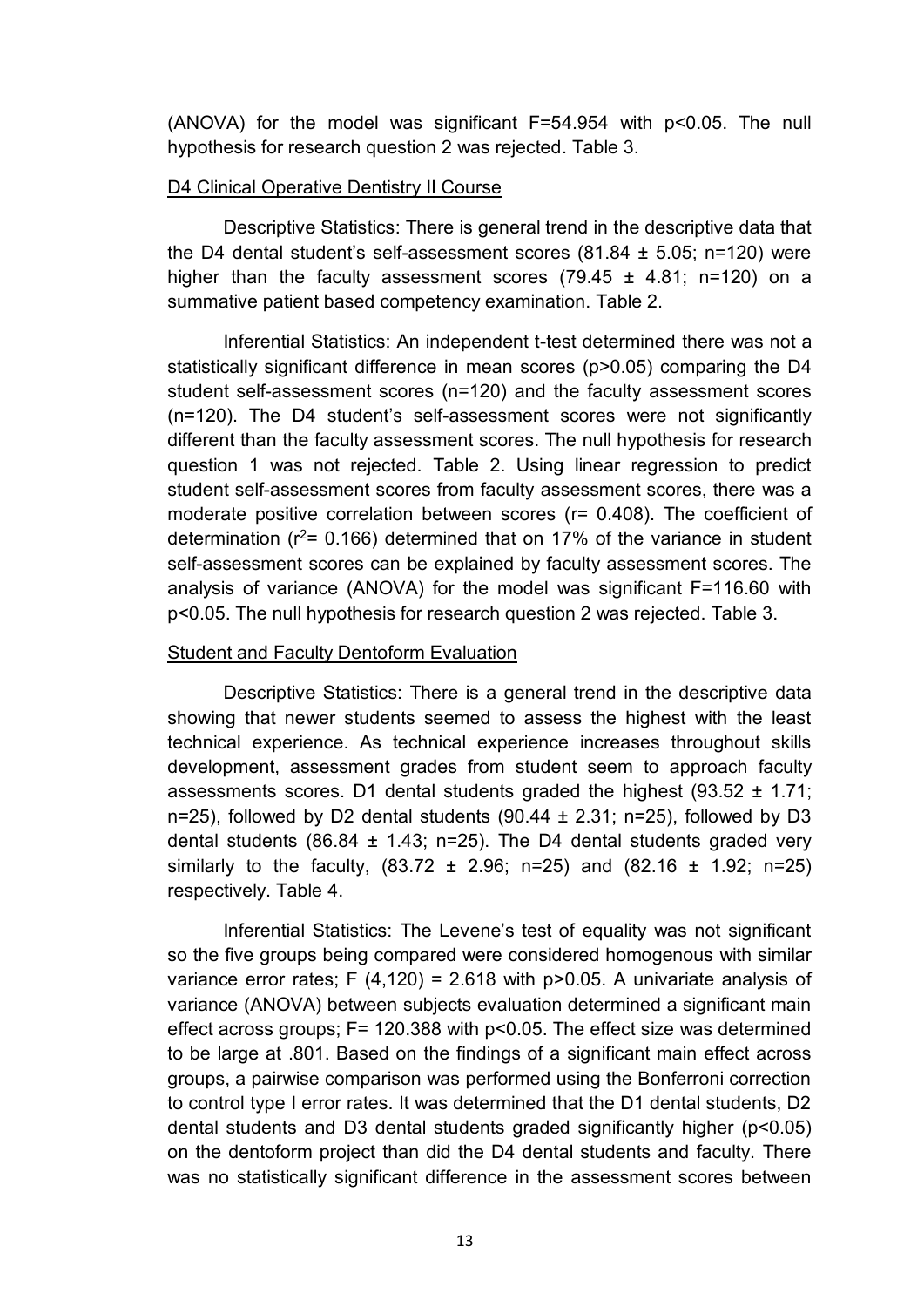the D4 dental students and faculty (p>0.05). Therefore, the null hypothesis was rejected for research question 3. Table 4. Using multiple linear regression

to predict student assessment scores from faculty assessment scores, there was a range of correlations between scores. When compared to the faculty, the D1 students assessments scores were negatively correlated (r= -0.120), the D2 students assessment scores were positively correlated (r= 0.255), the D3 students assessment scores were positively correlated (r= 0.352) and the D4 students assessment scores were positively correlated (r= 0.689). The coefficients of determination (D1:  $r^2$ = 0.0144; D2:  $r^2$ = 0.065; D3:  $r^2$ = 0.123; D4:  $r^2$  = 0.474) determined that 1.4%, 6.5%, 12.3% and 47.4% (respectively) of the variance in student self-assessment scores can be explained by faculty assessment scores. As operative dentistry experience increased for the students, the assessment scores became more positively correlated compared to faculty. The analysis of variance (ANOVA) for the model was significant F=85.9 with p<0.05. The null hypothesis for research question 4 was rejected. Table 5.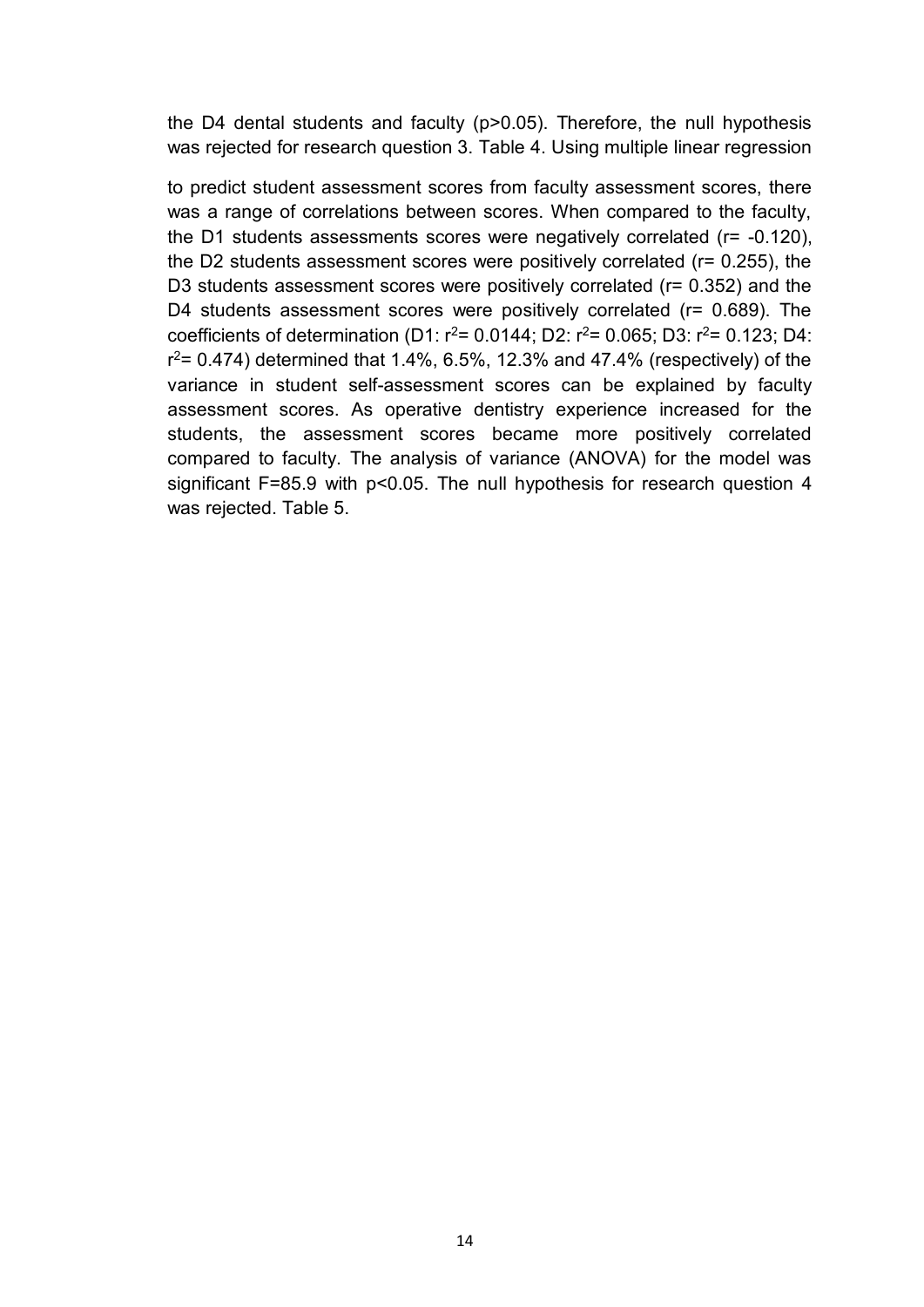#### **DISCUSSION**

The results from the retrospective portion of this study evaluating a single class (2016) of one hundred twenty dental students' shows that progressive skills, attitude and knowledge are needed to provide a profound self-assessment of operative dentistry procedures. Following Bloom's Taxonomy (1956), entry level students have a difficult time visualizing the minute details required for a successful long term direct restoration.<sup>16</sup> The data shows that novice students tend to over assess their technical skills when compared to faculty assessments. It is only through experiential repetition that students can learn the nuances of cavity preparation and restoration design. In asking novice students to perform higher order thoughts like "evaluation" referencing Blooms Taxonomy of educational objective, errors should occur as those skills are honed.<sup>16,17</sup> Especially if lower order thoughts like "understanding" and "application" are confused.16,17 It was interesting to look at dental students' progression through the operative dentistry curriculum as they gained valuable experiences in critical thinking. For the class of 2016, both Bloom's original taxonomy of Educational Objectives and the revised Taxonomy for Teaching, Learning and Assessment are evident across time.<sup>16,17</sup> Anderson et al. (2001) and his team revised the original Bloom's Taxonomy (1956) to include action verbs from lower order thoughts to higher order thoughts.<sup>17</sup> In asking students to provide accurate self-assessment of their work, students are performing higher order cognitive thoughts like "differentiating, critiquing and generating."<sup>17</sup> Therefore, self-assessment is a crucial part of critical thinking in a higher cognitive domain to improve learner outcomes and self-directed learning.<sup>17</sup>

As D2 dental students, the class of 2016 assessed themselves significantly higher on their summative OSCE examination restoring a #13-DO for resin composite compared to the faculty. Additionally, there a moderate negative correlation between the two sets of scores but the model was determined to be significant. As novice students still working on dentoforms, they are learning the foundational knowledge, attitude and skills to critically evaluate their own work. In essence, the novice students are being asked to perform higher order thoughts without mastery of the lower order cognition.17,18 As D3 dental students, the class of 2016 again assessed themselves significantly higher on their final summative clinical patient-based competency examinations compared to the faculty. The correlation of scores was only slightly higher than their D2 course but became positive. The progressive transformation from dentoform assessments to patient based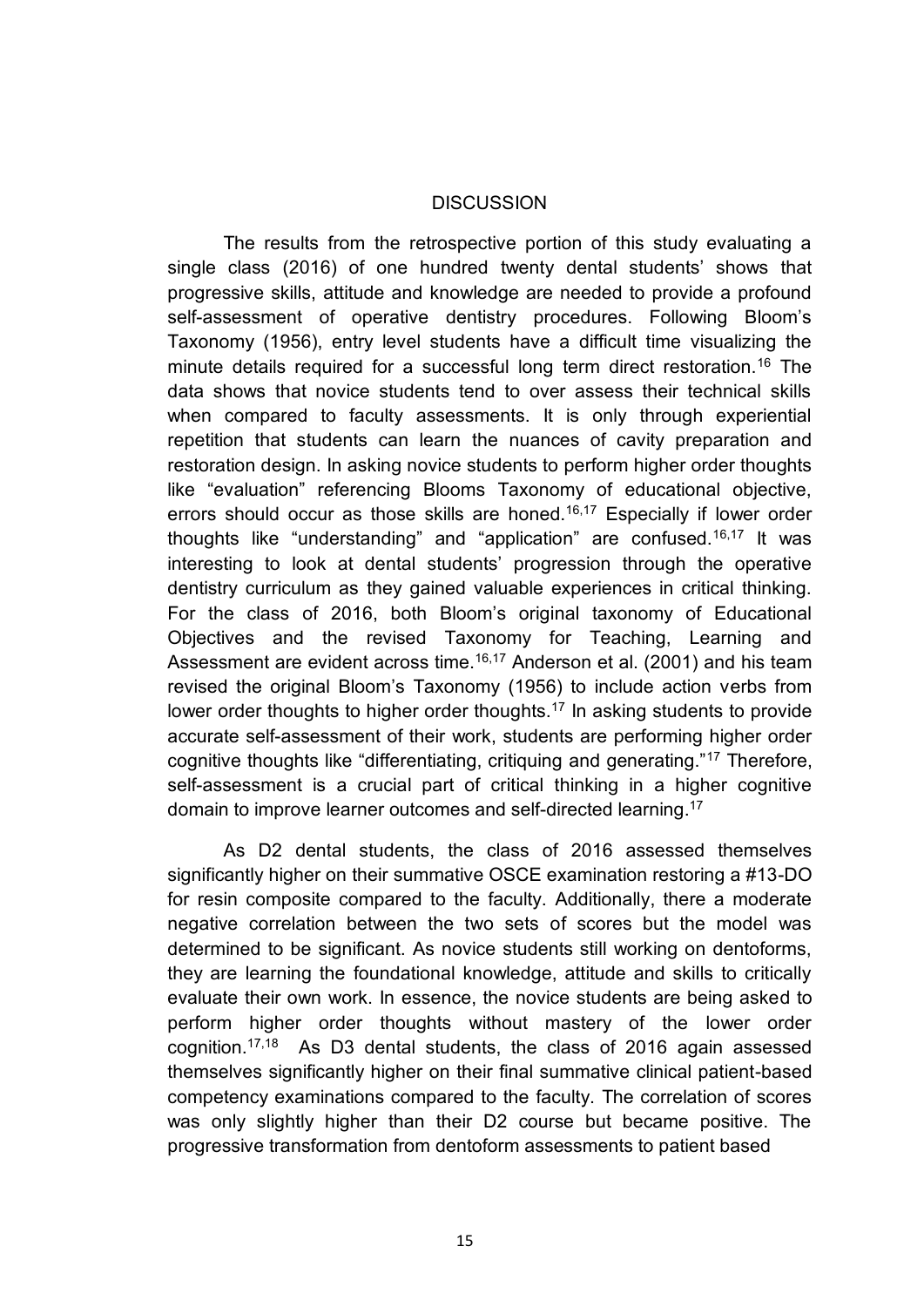assessments should be gradual as seen here. The base knowledge to which they have become accustomed to evaluate in the preclinical course has not

added the variable of patient interaction. Students are transitioning to patient management skills, infection control protocol, time management skills and patient compliance issues. As D4 dental students with twenty-four months of clinical care, the class of 2016 assessed themselves vary similarly when compared to faculty. The correlation of the scores were significant with a moderate positive correlation. It appears from the data that dental students need crucial experiential time to develop profound cognitive processes in the higher order for accurate self-assessment. Again, the progressive transformation of novice to competent provider must include accurate selfassessment. The students must hone their critical thinking skills as sharpened by faculty across time. The scores obtained from the class of 2016 could not be compared over their three years of dental education as there were varying summative competency assessments from each year evaluated. This is why each course was looked at individually. However, the common variable shared was that the same assessment forms were used following a standardized rubric in all courses.

The results from the prospective portion of this study partially validated the finding from the class of 2016. Please recall for this portion of the study that only the cavity preparation principles and restoration design principles categories were scored. The overall experience category was not scored so there should be caution in directly comparing the retrospective and prospective studies. However, this does provide some insight into the ability of students to discern minute details in technical application across time of experience. Various groups with varying operative dentistry experience were asked to evaluate a #19 DO preparation and amalgam restoration (two separate dentoforms) with noted minute deficiencies. The faculty and D4 dental students were able to better detect the minute deficiencies through experiential practice and grade similarly. However, the less experienced students graded significantly higher when compared to the D4 dental students and faculty. The correlation of grades become more positive as clinical experience was obtained. Again, asking novice students to assess in higher order cognitive domains will result in error when compared to more experienced providers.<sup>16-18</sup> One can see from the data that students can reach higher order cognitive thought processes when compared to faculty with continual exposure to minute details across time.16-18

As aforementioned, the grading sheets at our institution for preclinical and clinical operative dentistry experiences are evenly weighted across three sections: 1. Overall Experience 2. Preparation Design Principles 3. Restoration Design Principles. Our institution finds this approach advantageous in that students learn that all aspects of the operative dentistry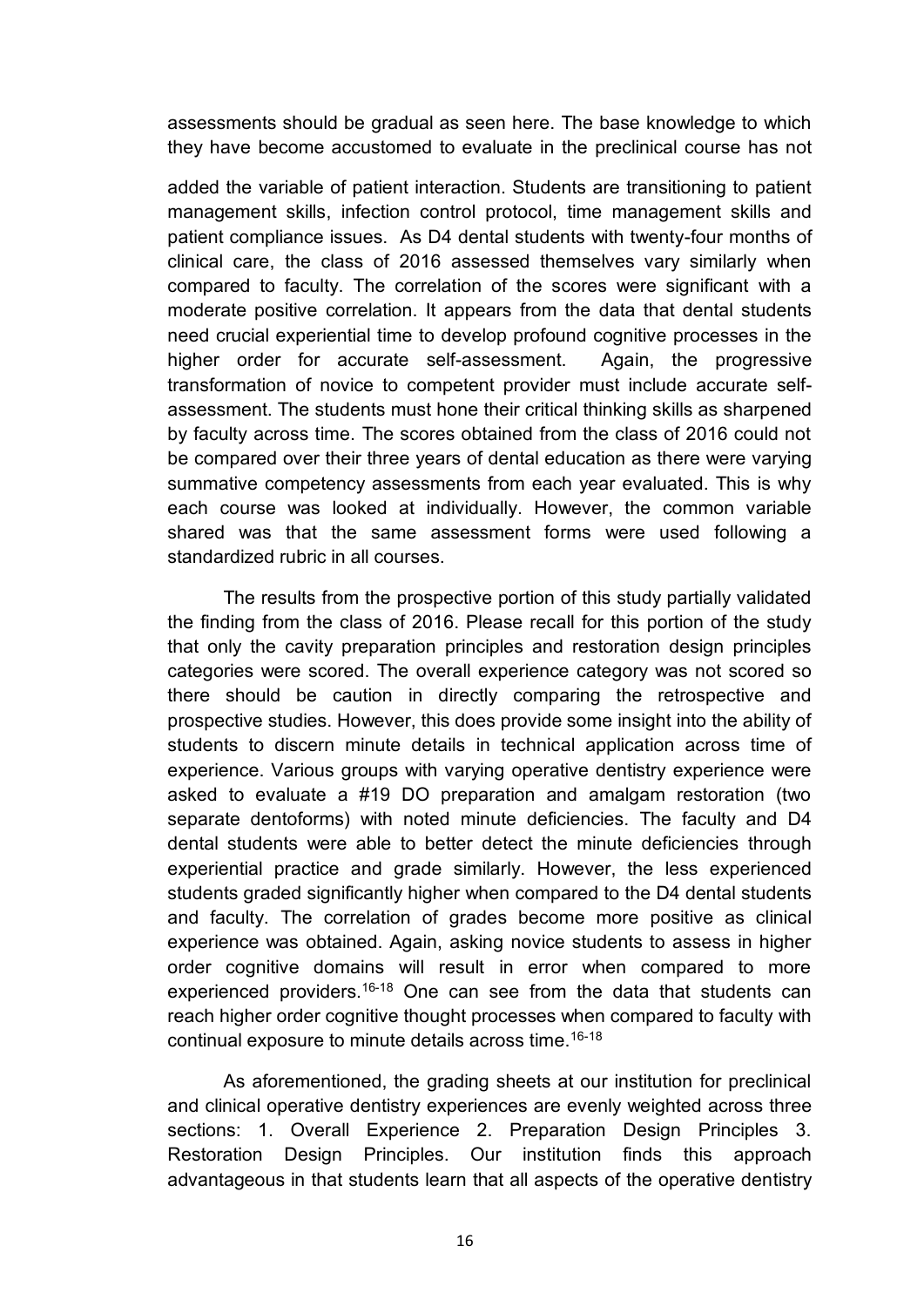experience are crucial in promoting self-directed learning. Having critical errors and equal weighting in all three categories reinforces the notion that technical competence is only a portion of assessing overall competence. For example, students that are technically sound with good operating skills in preparation design and restoration placement should fail a summative patientbased operative competency examination if they violate infection control protocol, act unprofessional or present unprepared. Another example, students who display excellent overall management of the patient with a perfect final direct restoration should fail a summative patient-based operative competency examination for grossly overextended the outline of preparation without approved modifications, lack of primary retention form or poor resistance form. For these reasons, a zero score for any one of the three categories or a critical error in any one of the three categories results in a failure of the experience for summative examinations. Many more examples could be presented as justification for equal weighting the grading sheet at our institution. Some may argue that the preparation design principles are the most difficult for the student to master and therefore should be weighted more on grading sheets. The notion of heavily weighting the preparation section may work in a beginning preclinical operative dentistry course but may portray the wrong message to the student. In promoting self-directed learning, it is important for students to see value in all aspects of patient care to include professionalism, critical thinking and self-assessment. It is for these reasons that the grade sheet carries equal weigh in grading across all three sections with associated critical errors at our institution.

Anecdotally, the mean score differences reported for the class of 2016 in their D2 and D3 years compared to faculty were distributed evenly across all three categories on the grade sheet. Although not looked at as a primary outcome of this study, it is important to disclose this information. In the overall experience category, students had a tendency to initially overinflate selfassessment grades in critical thinking and preparedness. In preparation design principles section, most students had a tendency to initially overinflate self-assessment grades in outline form and retention form. In the restoration design principles section, students had a tendency to initially overinflate selfassessment grades in anatomical form and proximal contact placement. For the class of 2016 in their D4 year, the students began to score themselves closer to faculty scores in all categories of the grade sheet. The mean score differences reported for the dentoform activity were also evenly distributed across both categories graded; Preparation Design Principles and Restoration Design Principles. D1, D2 and D3 students overinflated theirs assessments on the dentoform exercise not being able to easily discern the incorporated noted deficiencies.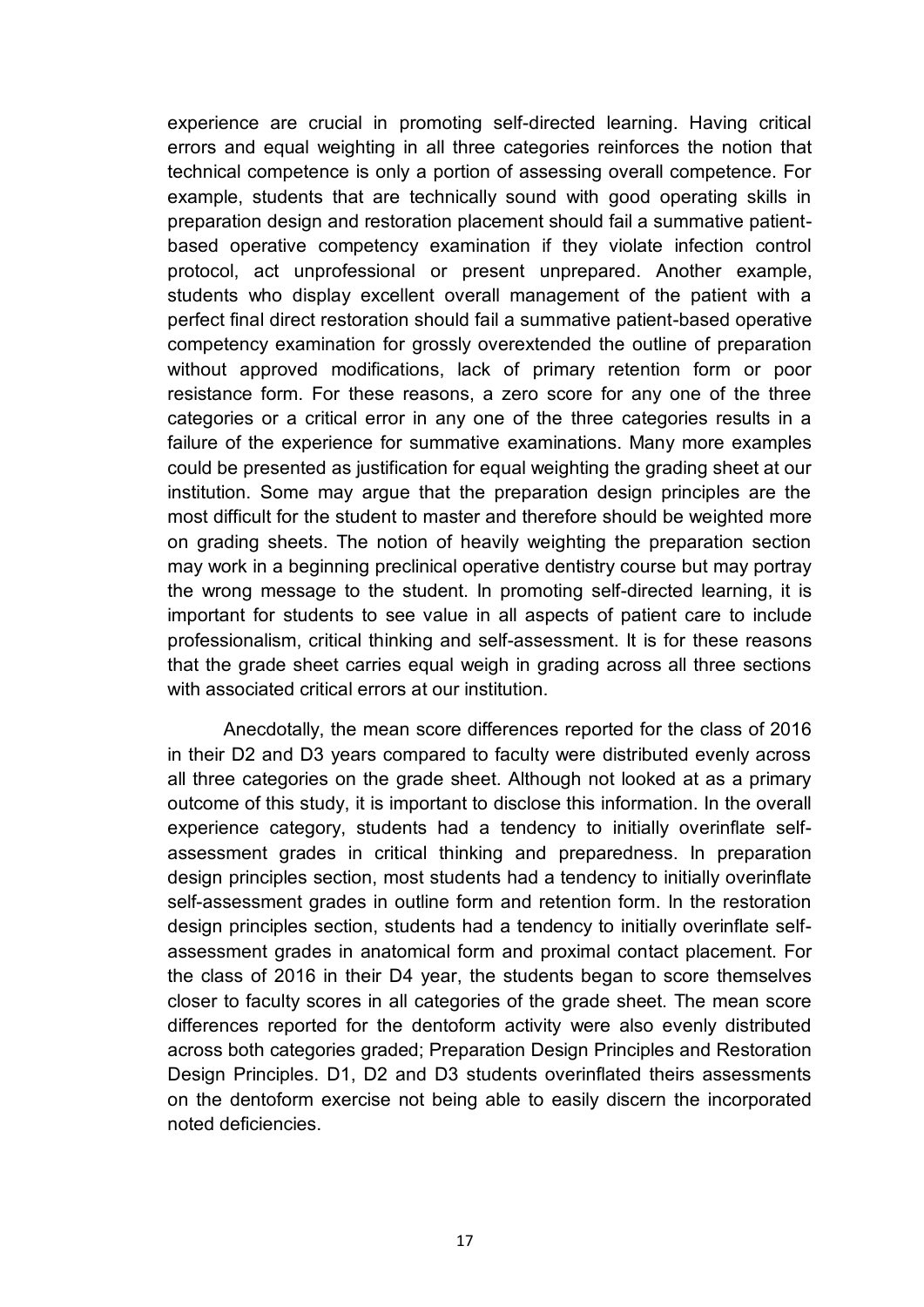The results for this study address many of the concerns brought forward within the literature review and the systematic review published by Mays & Branch-Mays.<sup>14</sup> Self-assessment forms are bracketed across both the preclinical and clinical operative dentistry curriculum using the same grading rubric. Students and faculty alike receive continual calibration training on the grading rubric to ensure an adequate depth of understanding to its practical application.<sup>19</sup> Data was extracted for one class (class of 2016) across three years of their operative dentistry curriculum to include both preclinical and clinical self-assessments. Mean group score comparisons were validated with correlation coefficients to see student self-assessment progress across time. Additionally, a snapshot of student and faculty application knowledge of the grading rubric was performed to validate the data extracted from the class of 2016. This comparative data validated that student self-assessment is a progressive learned experience across continual application receiving adequate calibration.

Student self-assessment is a learned trait in critical thinking and essential for teaching self-directed lifelong learning.20,21 Students and faculty alike should be provided clear expectations and calibration of some objective grading assessment rubric that they all clearly understand.19,22,23 A centralized calibration program for any dental discipline is the nucleus that feeds to the success of student self-assessment and self-directed learning.<sup>19</sup> If a dental school is successful in these goals, then quantifiable data should validate any program. Although CODA mandates that students possess the ability to accurately self-assess upon graduation, $1$  it is more important that students understand the ramifications of poor clinical outcomes associated with not being able to detect critical errors. If we as dental educators can arm students with the knowledge, attitude and skills to understand the need for accurate self-assessment, only then we can truly graduate competent beginning practitioners. The greatest struggle we face as dental educators are students that can't accurately self-assess and never become aware of the minute details to improve outcomes. In our institutional experience, these students will remain incompetent until they have the ability to assess in higher order cognitive domains and eliminate critical errors from their practice.<sup>16,17</sup> At our institution, students that struggle to accurately learn or demonstrate selfassessment are put through extensive remediation until a comfort level can be achieved by the operative dentistry discipline coordinator. Students that continually struggle with understanding the importance and the awareness of self-assessment after extensive remediation may be withdrawn from the dental school.

In the transparency of including the grade form, it must be noted that this instrument is not being solicited as the gold standard for operative dentistry assessment. The validity and reliability of the instrument are current under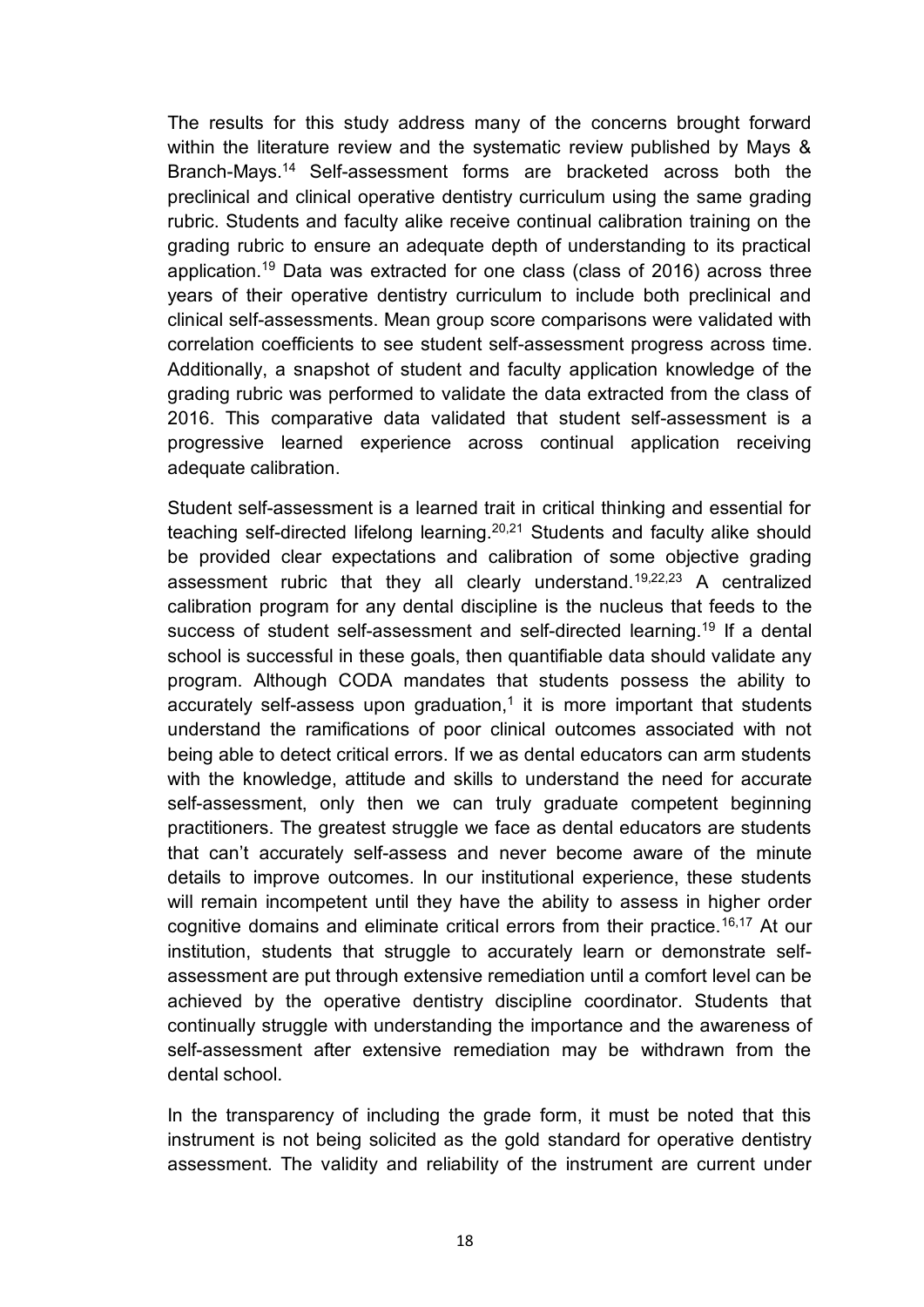investigation. As for now, this assessment form is the institutions interpretation of CODA standards in self-assessment and attainment of promoting lifelong self-directed learning in operative dentistry. Changes may be necessary to this instrument as the dental school moves into the future and CODA standards change.

It is possible that other confounding variables could be the reason for the results obtained in this study. The authors are fully aware that grading rubrics and grading forms across US dental schools vary significantly. Therefore mean scores and correlations may vary from school to school. This is a very sample specific study and may not be generalizable to the population. An A Priori power analysis was done to determine the appropriate sample size considering effect size, type I error and type II error. Statistically, type I errors were controlled for using Bonferroni correction and tested assumptions during the univariate ANOVA comparing mean assessment scores. Correlational data was used to validate and compare to group mean scores. It is important to note that correlation does not imply causality; it simple suggests a relationship between data.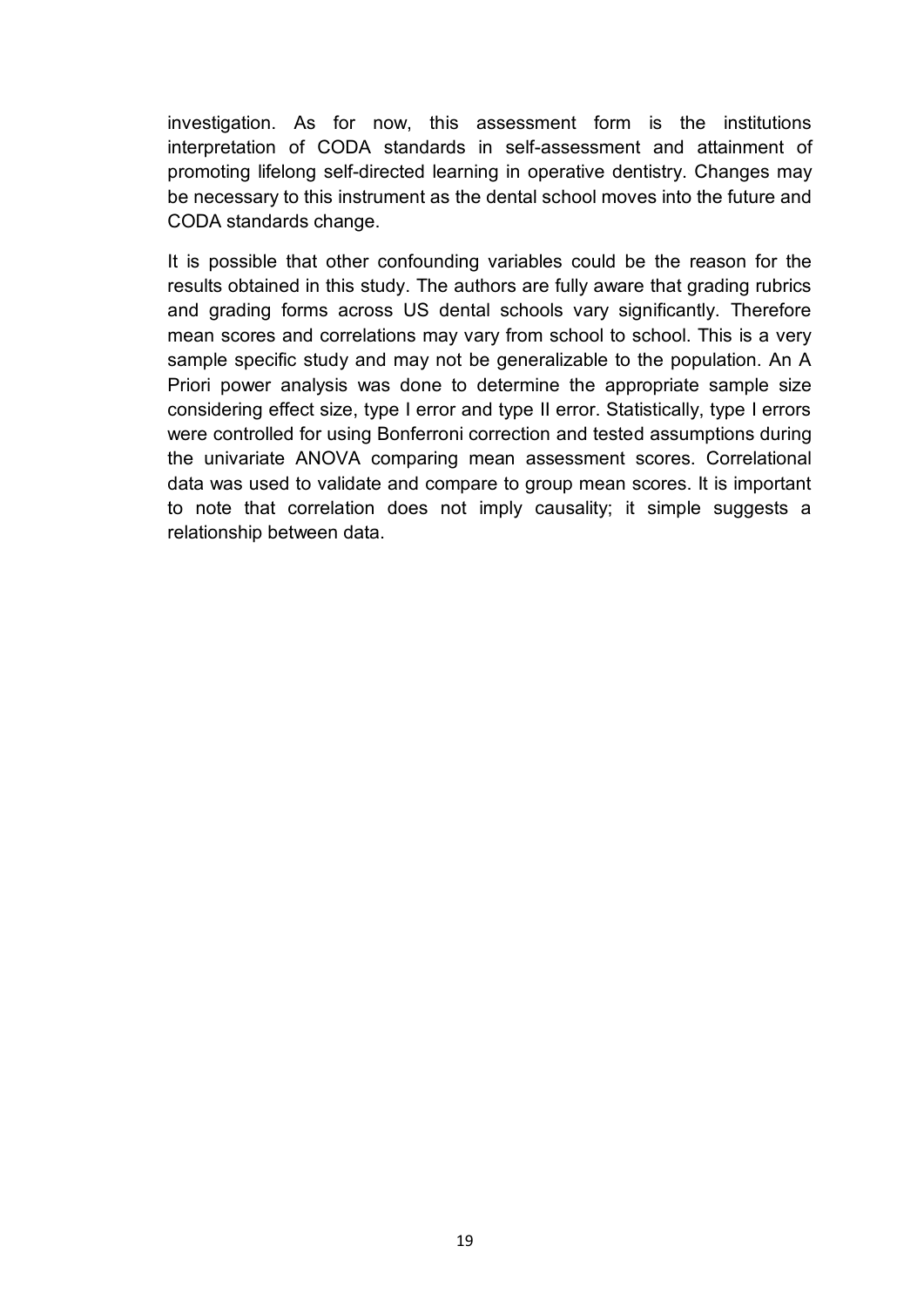#### **CONCLUSION**

Student self-assessment is a learned process through experiential and continual encounters across time. The ability of students to assess in higher cognitive domains provide a more accurate assessment of their work. The summative end goal for all dental institutions is too provide students with the attitude, skills and knowledge to critical evaluate their work for lifelong selfdirected learning. The data suggests that the University of Louisville is providing an environment for dental students to progressively learn how to perform self-assessment and hopefully achieve the understanding for lifelong self-directed learning.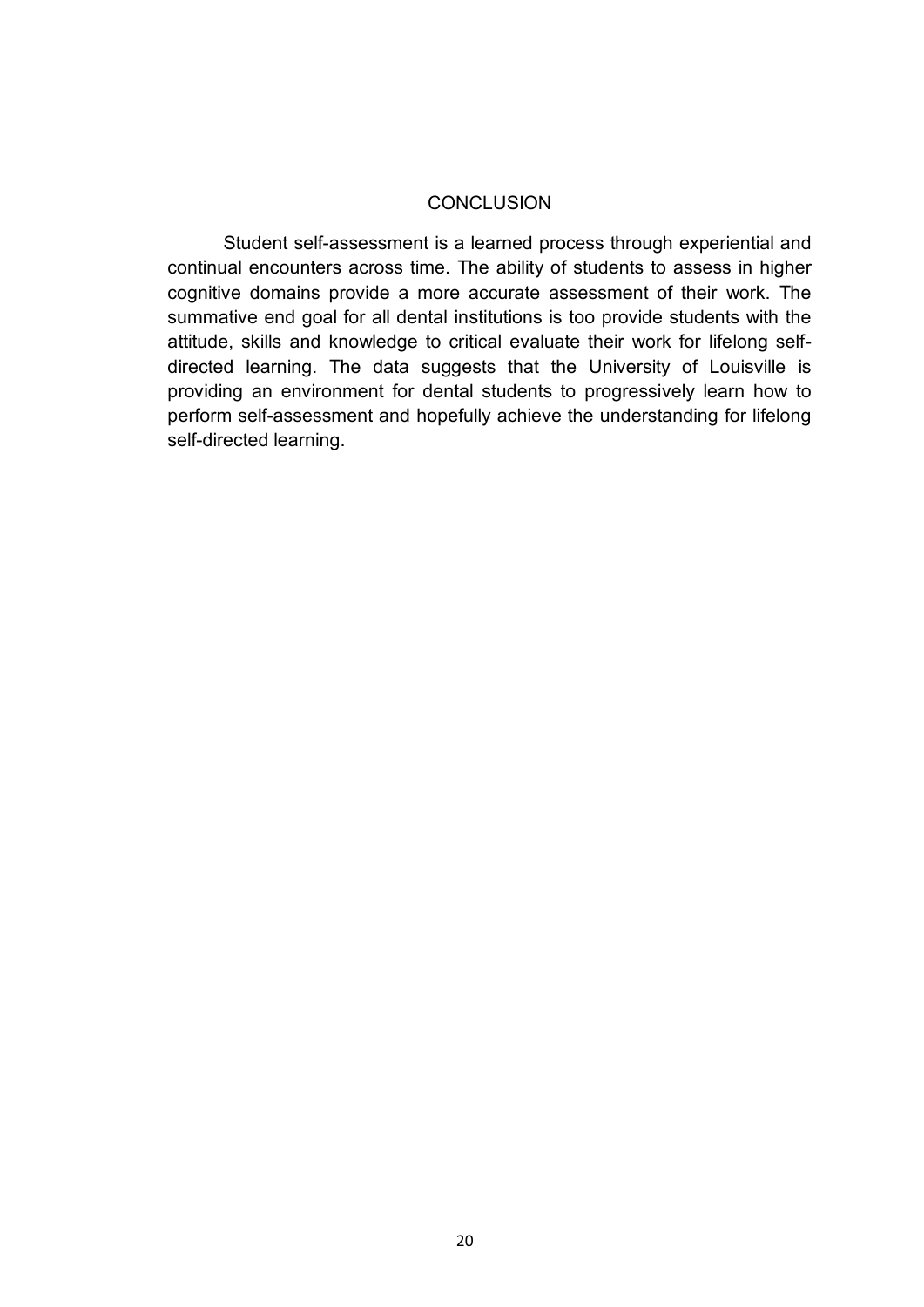## **TABLES**

| Table 1: Bracketed Operative Dentistry Grading Sheet |  |  |
|------------------------------------------------------|--|--|
|                                                      |  |  |

|                                              |                 | Tooth #                                               |                |                  |                      |   |                    |                      |  |
|----------------------------------------------|-----------------|-------------------------------------------------------|----------------|------------------|----------------------|---|--------------------|----------------------|--|
| Student:                                     |                 | <b>CDT</b> Code                                       |                |                  |                      |   |                    |                      |  |
| Group:                                       |                 | <b>Classification</b>                                 |                |                  |                      |   |                    |                      |  |
| <b>Date:</b>                                 |                 | <b>Surfaces</b>                                       | <b>D</b> YES   |                  | סא ם                 |   |                    |                      |  |
|                                              |                 | <b>Competency Exam?</b>                               |                |                  |                      |   |                    |                      |  |
| <b>Instructor:</b>                           |                 | <b>Restoration Type:</b>                              |                | <b>Q</b> Amalgam |                      |   | <b>Q</b> Composite |                      |  |
| <b>CATEGORY</b>                              | <b>COMMENTS</b> |                                                       |                |                  | <b>FACULTY SCORE</b> |   |                    | <b>STUDENT SCORE</b> |  |
| <b>Overall Experience</b>                    |                 |                                                       |                |                  |                      |   |                    |                      |  |
| Preparedness (Intellectual Autonomy)         |                 |                                                       |                | 3                | 2                    | ٥ | 3                  | 2                    |  |
| Clinical Judgment (Confidence in Reasoning)  |                 |                                                       |                | 3                | 2                    | ٥ | з                  | 2                    |  |
| <b>Critical Thinking and Self-Assessment</b> |                 |                                                       |                | 3                | 2                    | 0 | 3                  | 2                    |  |
| Professionalism (Intellectual Integrity)     |                 |                                                       |                | 3                | 2                    | 0 | 3                  | 2                    |  |
| *Infection Control Violations                |                 |                                                       |                |                  | <b>YES</b>           |   |                    | YES                  |  |
| *Time Management                             |                 |                                                       |                |                  | <b>YES</b>           |   |                    | <b>YES</b>           |  |
| <b>Cavity Preparation</b>                    |                 |                                                       |                |                  |                      |   |                    |                      |  |
| <b>Retention Form</b>                        |                 |                                                       |                | 3                | 2                    | ٥ | 3                  | 2                    |  |
| <b>Outline Form</b>                          |                 |                                                       |                | 3                | 2                    | 0 | 3                  | 2                    |  |
| <b>Resistance Form</b>                       |                 |                                                       |                | 3                | 2                    | ٥ | 3                  | 2                    |  |
| Terminology & Communication                  |                 |                                                       |                | 3                | 2                    | 0 | 3                  | $\mathbf{a}$         |  |
| *Inadequate Local Anesthesia                 |                 |                                                       |                |                  | YES                  |   |                    | YES                  |  |
| *Inadequate Rubber Dam Isolation             |                 |                                                       |                |                  | YES                  |   |                    | YES                  |  |
| *Caries Remaining                            |                 |                                                       |                |                  | <b>YES</b>           |   |                    | <b>YES</b>           |  |
| *Iatrogenic Pulp Exposure                    |                 |                                                       |                |                  | <b>YES</b>           |   |                    | YES                  |  |
| *Liner poorly placed or not Requested        |                 |                                                       |                |                  | YES                  |   |                    | YES                  |  |
| *Extensive Hard or Soft Tissue damage        |                 |                                                       |                |                  | YES                  |   |                    | YES                  |  |
| <b>Restoration</b>                           |                 |                                                       |                |                  |                      |   |                    |                      |  |
| <b>Anatomical Form and Esthetics</b>         |                 |                                                       |                | 3                | 2                    | 0 | 3                  | 2                    |  |
| <b>Embrasure Form</b>                        |                 |                                                       |                | 3                | 2                    | 0 | 3                  | 2                    |  |
| Proximal Contact Strength and Placement      |                 |                                                       |                | 3                | 2                    | ٥ | 3                  | 2                    |  |
| <b>Cavosurface Margin Integrity</b>          |                 |                                                       |                | 3                | 2                    | o | 3                  | 2                    |  |
| *Open/Short Margin or Material Voids         |                 |                                                       |                |                  | YES                  |   |                    | YES                  |  |
| *Open Proximal Contact                       |                 |                                                       |                |                  | YES                  |   |                    | YES                  |  |
| *Proximal Overhang                           |                 |                                                       |                |                  | <b>YES</b>           |   |                    | YES                  |  |
| *Hyper-Occlusion                             |                 |                                                       |                |                  | YES                  |   |                    | YES                  |  |
| *Extensive Hard or Soft Tissue Damage        |                 |                                                       |                |                  | <b>YES</b>           |   |                    | YES                  |  |
| *Circled "Yes" = Critical Error              |                 | Grados: 3= Exceptional, 2= Acceptable, 0=Unacceptable | <b>AVERAGE</b> |                  | Л2                   |   |                    | /12                  |  |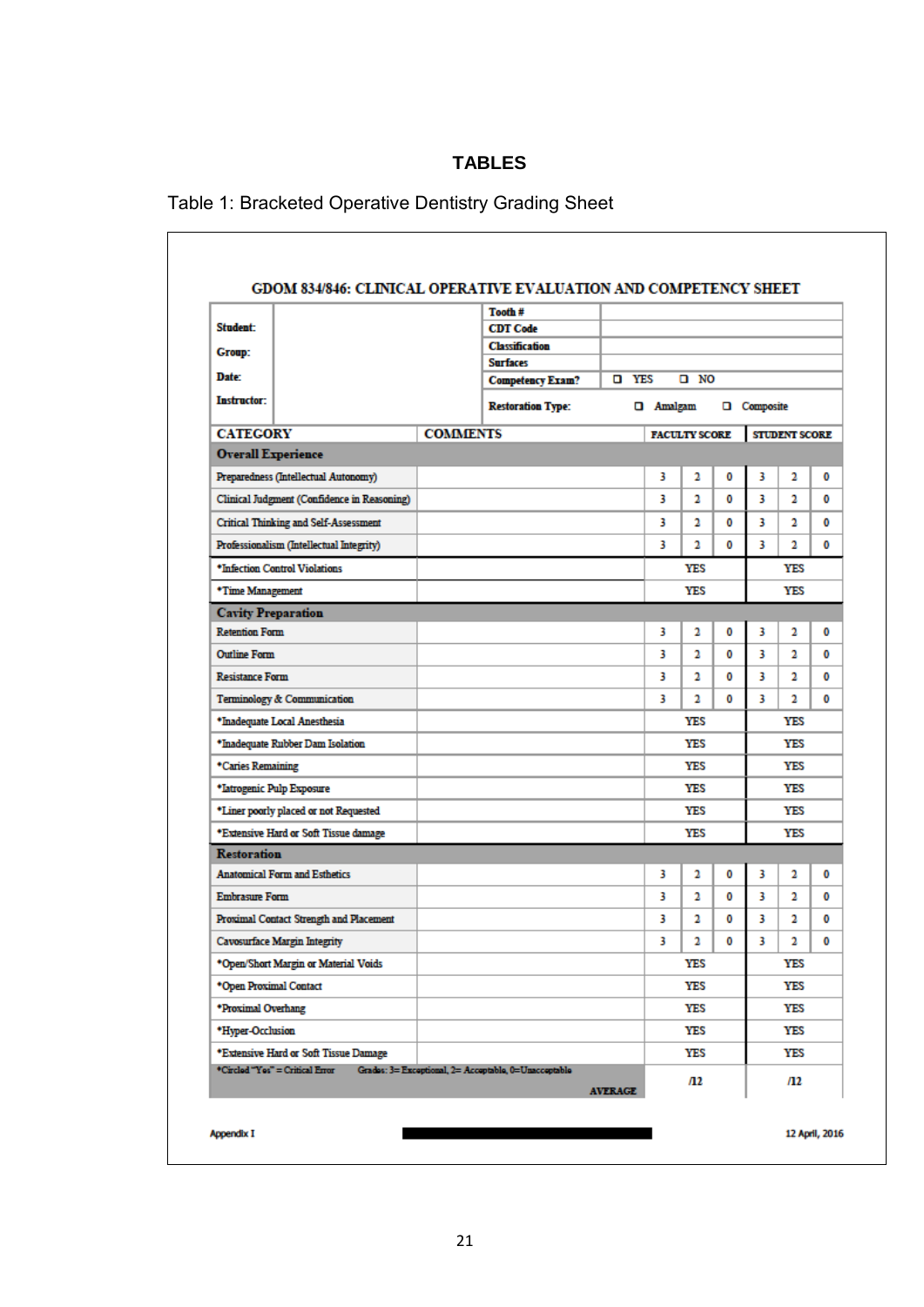

Table 2: Descriptive Statistics and Mean Score Plots for Class of 2016 per Course

Different lower case letters within each course represent significant different mean values using an independent t-test (p< 0.05; n=120 per group).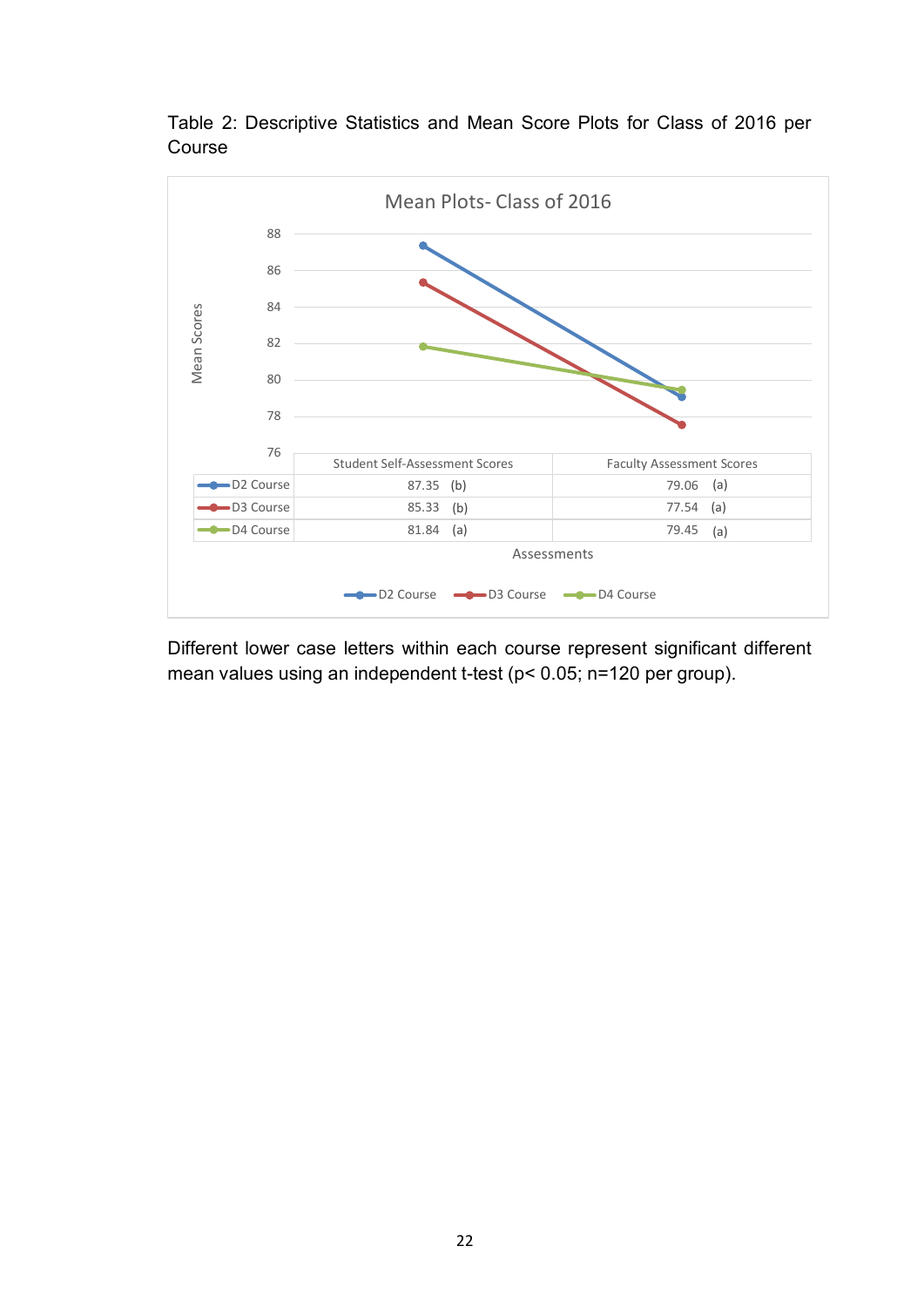Table 3: Correlation Coefficients for the Class of 2016 per Course

|                                 | <b>Faculty</b><br>D <sub>2</sub> | D <sub>3</sub><br><b>Faculty</b> | D <sub>4</sub><br><b>Faculty</b> |  |  |
|---------------------------------|----------------------------------|----------------------------------|----------------------------------|--|--|
|                                 | Assessment                       | Assessment                       | Assessment                       |  |  |
|                                 | <b>Scores</b>                    | <b>Scores</b>                    | <b>Scores</b>                    |  |  |
|                                 |                                  |                                  |                                  |  |  |
| D2 Student Self-                | $-0.503*$                        |                                  |                                  |  |  |
| <b>Assessment Scores</b>        |                                  |                                  |                                  |  |  |
|                                 |                                  |                                  |                                  |  |  |
| Student Self-<br>D <sub>3</sub> |                                  |                                  |                                  |  |  |
| <b>Assessment Scores</b>        |                                  | $-0.235*$                        |                                  |  |  |
|                                 |                                  |                                  |                                  |  |  |
| Student<br>Self-<br>D4          |                                  |                                  |                                  |  |  |
| <b>Assessment Scores</b>        |                                  |                                  | $0.408*$                         |  |  |
|                                 |                                  |                                  |                                  |  |  |

\*Correlational models using linear regression within each course were significant (ANOVA; p< 0.05; n=120 per group).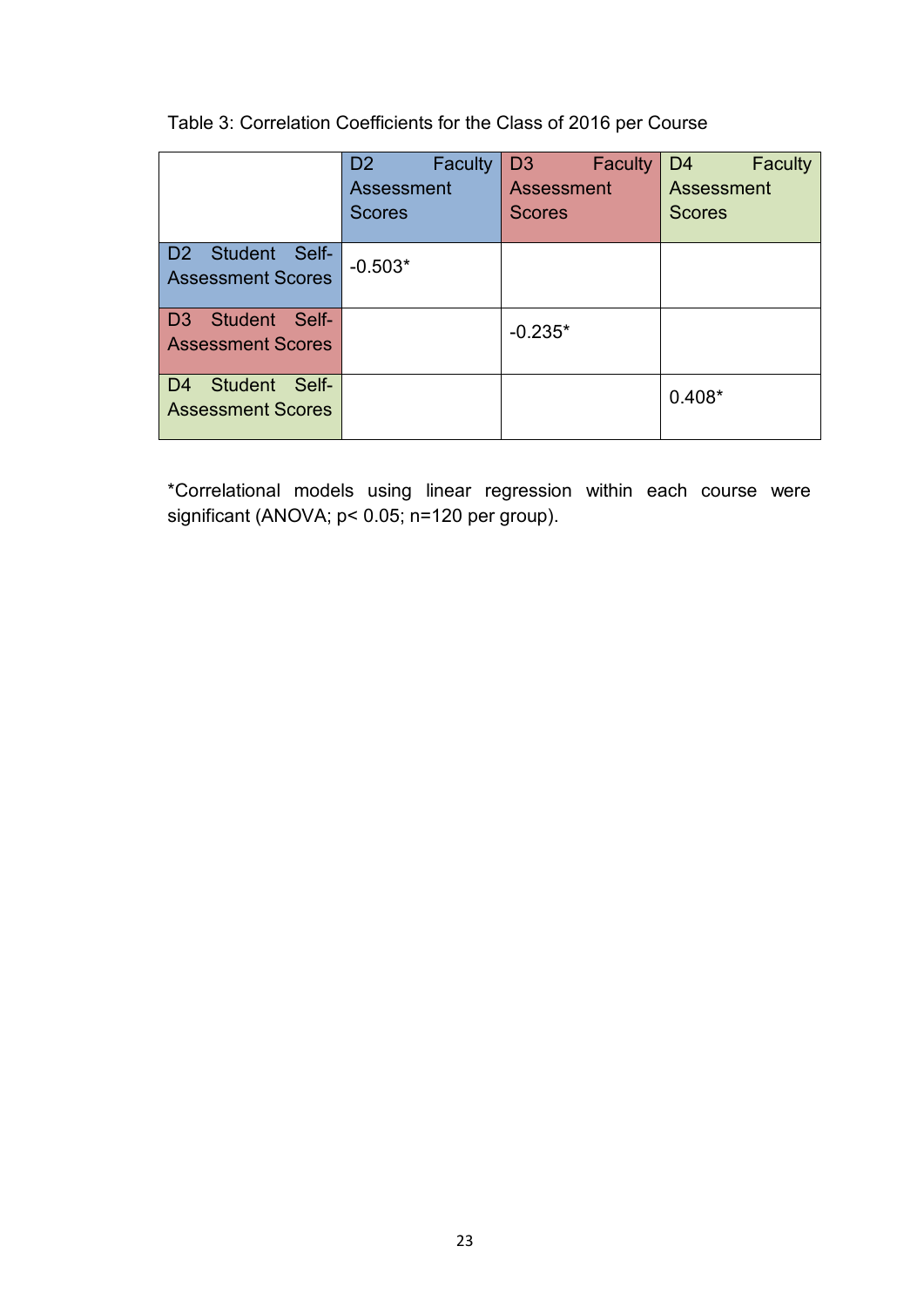

Table 4: Descriptive Statistics and Mean Score Plots for Dentoform Assessment

\*Different lower case letters represent significant different mean values using a pairwise comparison with Bonferroni correction (ANOVA; p< 0.05; n=25 per group).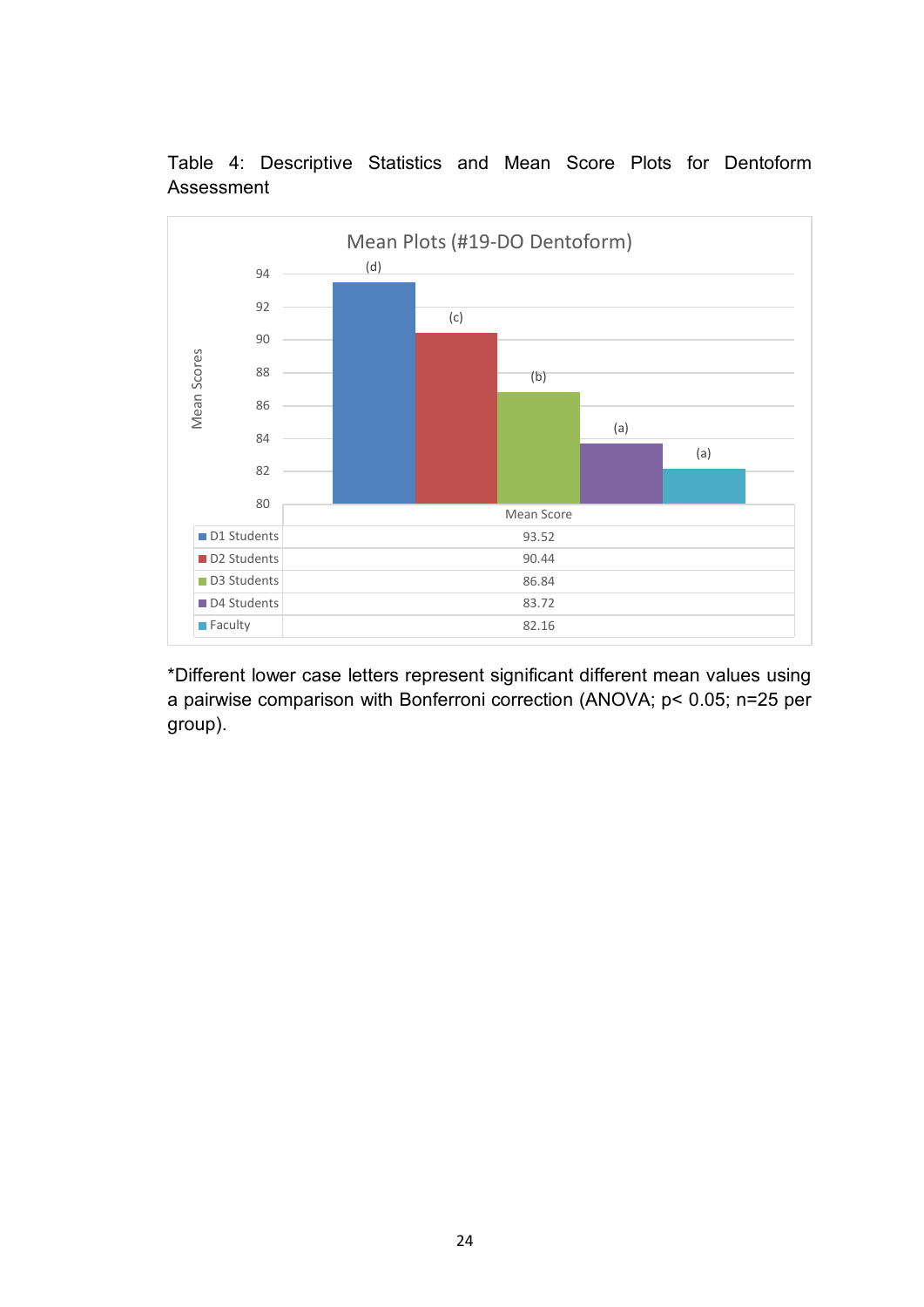## Table 5: Correlation Coefficients for Dentoform Assessment #19

|                       | D <sub>1</sub><br><b>Scores</b> | D <sub>2</sub><br><b>Scores</b> | <b>D3 Scores</b> | D4 Scores | <b>Faculty</b><br><b>Scores</b> |
|-----------------------|---------------------------------|---------------------------------|------------------|-----------|---------------------------------|
| D1 Scores             | 1.00                            |                                 |                  |           | $-0.120*$                       |
| <b>D2 Scores</b>      |                                 | 1.00                            |                  |           | $0.255*$                        |
| <b>D3 Scores</b>      |                                 |                                 | 1.00             |           | $0.352*$                        |
| D4 Scores             |                                 |                                 |                  | 1.00      | $0.689*$                        |
| <b>Faculty Scores</b> | $-0.120*$                       | $0.255*$                        | $0.352*$         | $0.689*$  | 1.00                            |

| *Correlational models using multiple linear regression was significant |    |       |          |     |         |
|------------------------------------------------------------------------|----|-------|----------|-----|---------|
| (ANOVA;                                                                | D< | 0.05: | $n = 25$ | per | group). |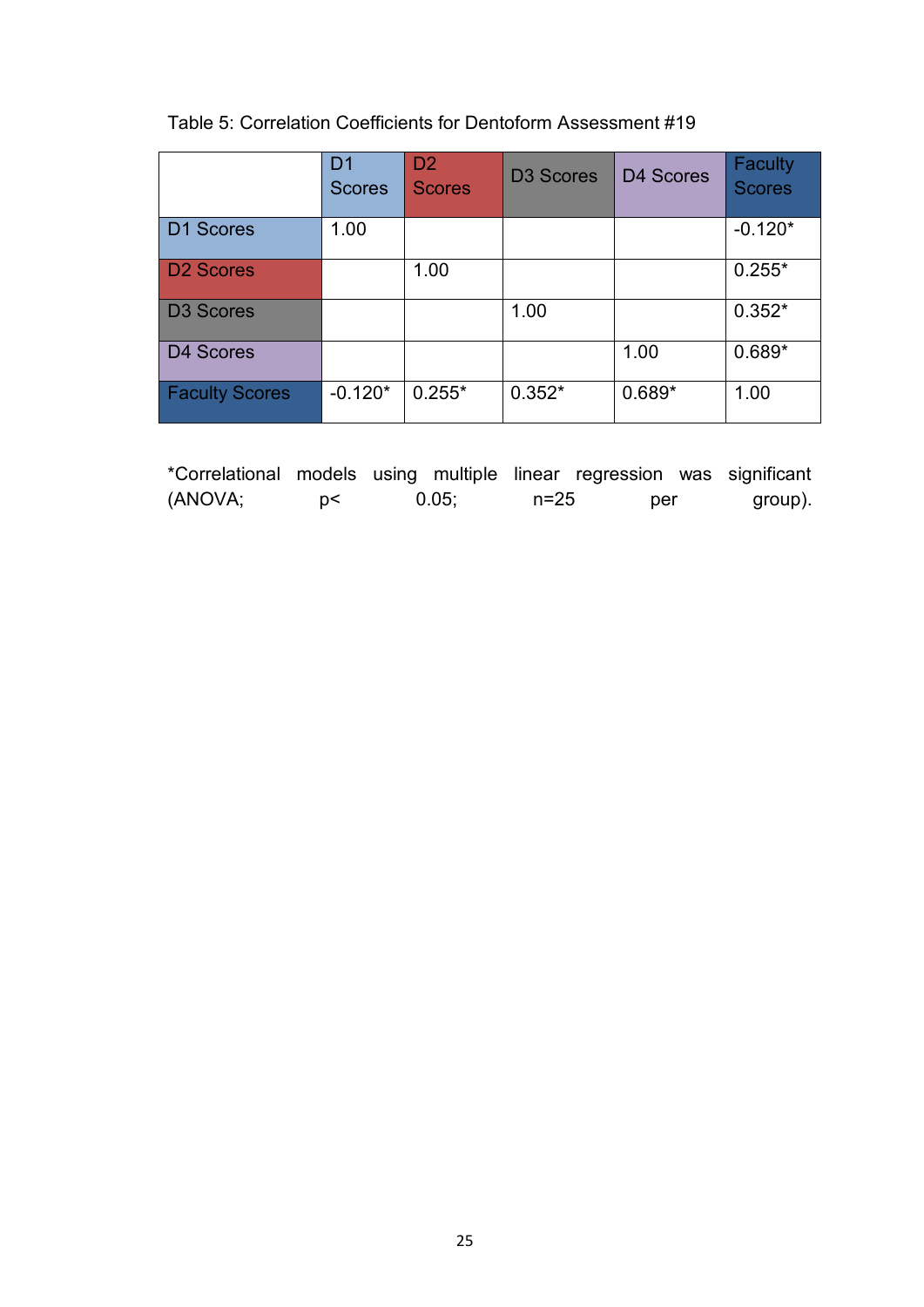## REFERENCES

- 1. Commission on Dental Education. Accreditation standards for dental education programs. Chicago: American Dental Association, 2015.
- 2. McMahan CA, Pinckard RN, Jones AC, & Hendricson WD. (2014). Fostering dental student self-assessment of knowledge by confidence scoring of multiple-choice examinations. Journal of Dental Education, 78(12), 1643-54.
- 3. Wanigasooriya N. (2004). Student self-assessment of essential skills in dental surgery. British Dental Journal, 11-4.
- 4. Chambers DW, & LaBarre EE. (2014). The effects of student self-assessment on learning in removable prosthodontics laboratory. Journal of Dental Education, 78(5), 668-80.
- 5. Jackson SC, & Murff EJ. (2011). Effectively teaching self-assessment: preparing the dental hygiene student to provide quality care. Journal of Dental Education, 75(2), 169-79.
- 6. Manogue, M., Brown, G. A., Nattress, B. R., & Fox, K. (1999). Improving student learning in root canal treatment using self-assessment. International Endodontic Journal, 32(5), 397-405.
- 7. Zijlstra-Shaw S, Kropmans TJ, & Tams J. (2005). Assessment of professional behaviour--a comparison of self-assessment by first year dental students and assessment by staff. British Dental Journal, 198(3), 165-71.
- 8. Bowers JA, & Wilson JE. (2002). Graduates' perceptions of self-assessment training in clinical dental hygiene education. Journal of Dental Education, 66(10), 1146-53.
- 9. Mays KA, & Levine E. (2014). Dental students' self-assessment of operative preparations using CAD/CAM: a preliminary analysis. Journal of Dental Education, 78(12), 1673-80.
- 10.Gadbury-Amyot CC, Woldt JL, & Siruta-Austin KJ. (2015). Self-Assessment: A Review of the Literature and Pedagogical Strategies for Its Promotion in Dental Education. Journal of Dental Hygiene: JDH / American Dental Hygienists' Association, 89(6), 357-64.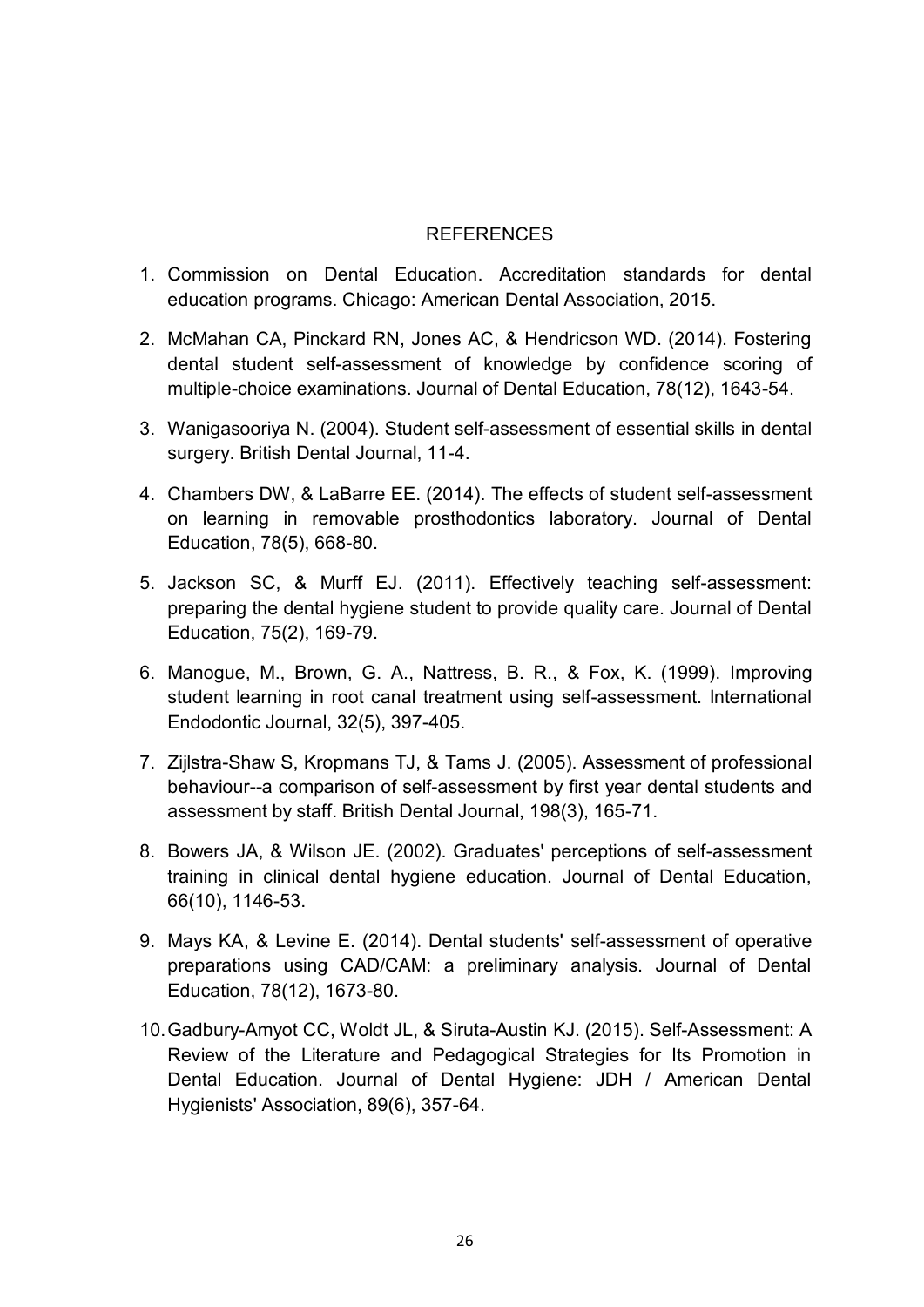- 11.Mattheos, N., Nattestad, A., Falk-Nilsson, E., & Attstr. m, R. (2004). The interactive examination: assessing students' self-assessment ability. Medical Education, 38(4), 378-389.
- 12.Satheesh KM, Brockmann LB, Liu Y, & Gadbury-Amyot CC. (2015). Use of an Analytical Grading Rubric for Self-Assessment: A Pilot Study for a Periodontal Oral Competency Examination in Predoctoral Dental Education. Journal of Dental Education, 79(12), 1429-36.
- 13.Redwood, C., Winning, T., & Townsend, G. (2010). The missing link: selfassessment and continuing professional development. Australian Dental Journal, 55(1), 15-19.
- 14.Mays, KA & Branch-Mays GL. (2016). A Systematic Review of the Use of Self-Assessment in Preclinical and Clinical Education. Journal of Dental Education, 80(8), 902-913.
- 15.Lindemann, R. A., & Jedrychowski, J. (2002). Self-assessed clinical competence: a comparison between students in an advanced dental education elective and in the general clinic. European Journal of Dental Education, 6(1), 16-21.
- 16.Bloom B.S. (1956). Taxonomy of Educational Objectives, Handbook I: The Cognitive Domain. New York: David McKay Co Inc.
- 17.Anderson, L. W., & Krathwohl, D. R. (2001). A taxonomy for learning, teaching, and assessing: A revision of Bloom's taxonomy of educational objectives (Complete ed.). New York: Longman.
- 18.Miller GE. (1990). The assessment of clinical skills/competence/performance. Academic Medicine: Journal of The Association Of American Medical Colleges, 65(9), S63-7.
- 19.Metz MJ, Metz CJ, Durski MT, Aiken SA, Mayfield TG, Lin WS. (2016) A Training Program Using an Audience Response System to Calibrate Dental Faculty Assessing Student Clinical Competence. J Dent Educ. 80(9), 1109- 1118.
- 20.Mould MR, Bray KK, & Gadbury-Amyot CC. (2011). Student self-assessment in dental hygiene education: a cornerstone of critical thinking and problemsolving. Journal of Dental Education, 75(8), 1061-72.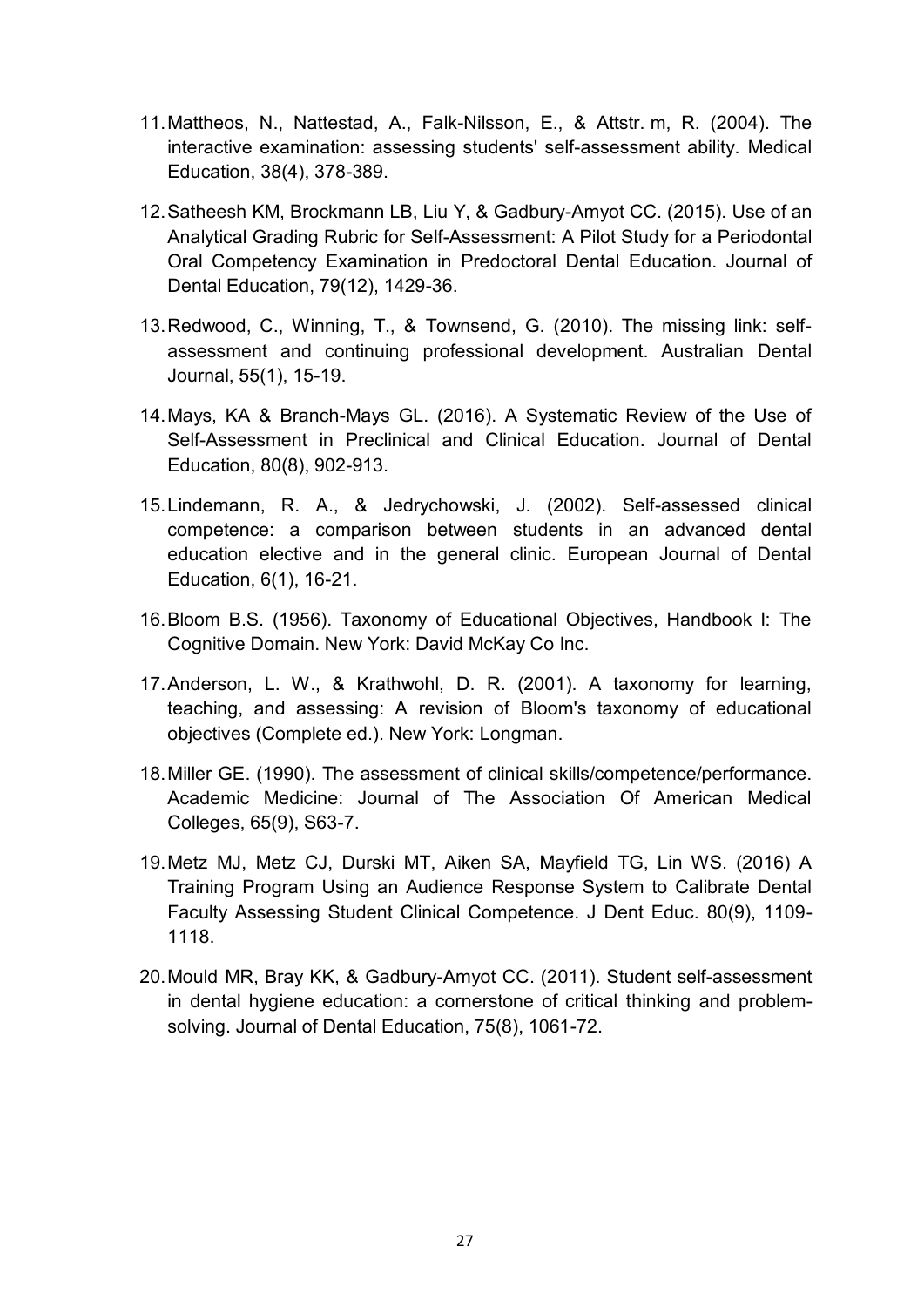- 21.Kramer GA, Albino JE, Andrieu SC, Hendricson WD, Henson L, Horn BD, & Young SK. (2009). Dental student assessment toolbox. Journal of Dental Education, 73(1), 12-35.
- 22.Falchikov, N., & Boud, D. (1989). Student Self-Assessment in Higher Education: A Meta-Analysis. Review of Educational Research, 59(4), 395- 430.
- 23.Curtis DA, Lind SL, Dellinges M, Setia G, & Finzen FC. (2008). Dental students' self-assessment of preclinical examinations. Journal of Dental Education, 72(3), 265-77.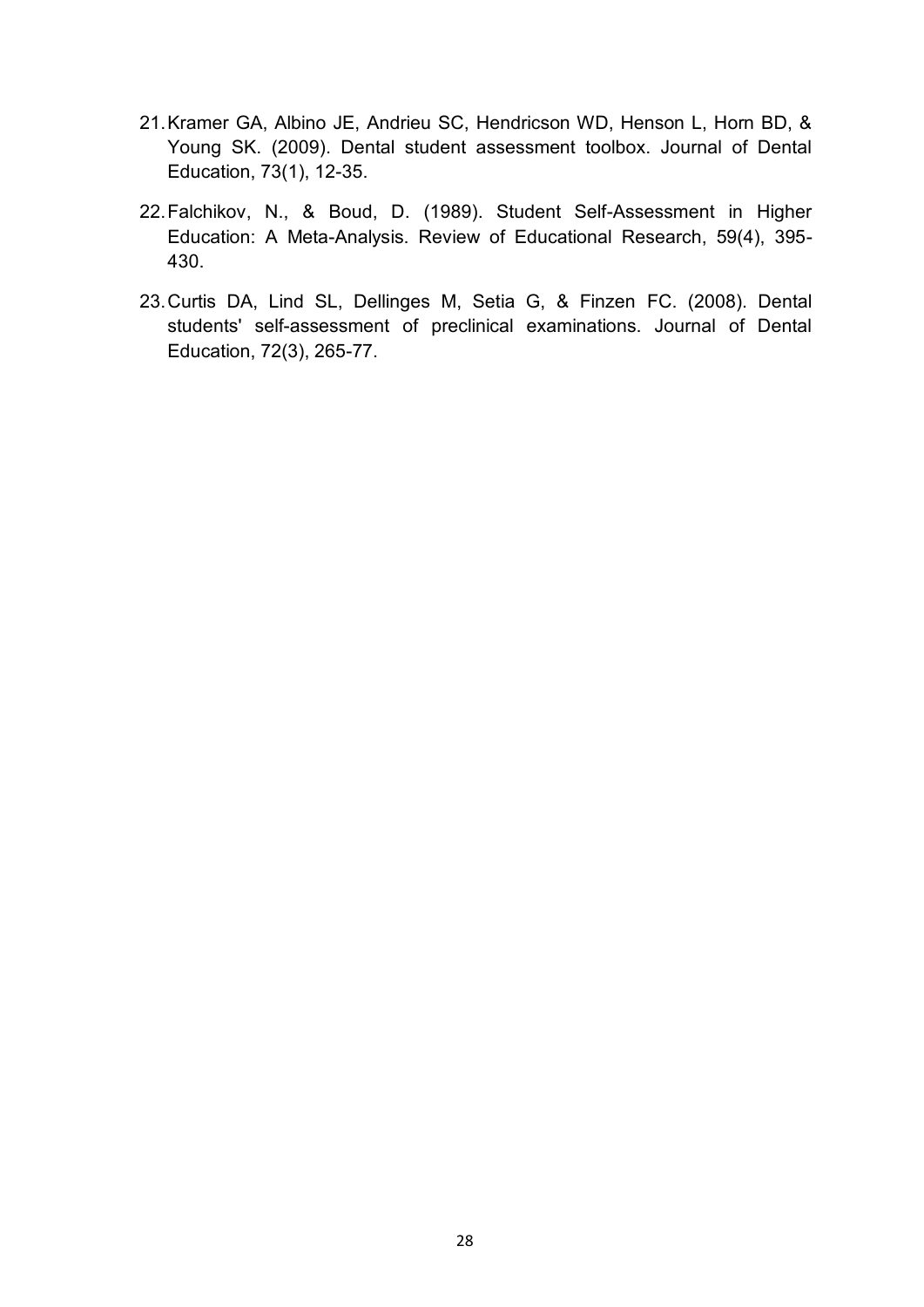### ACKNOWLEDGMENTS

The authors would like to thank the administration, faculty and students at the University of Louisville School of Dentistry for their support of and participation in this study.

#### **DISCLOSURE**

The authors disclose that there are no financial, economic or professional interests that may have influenced the design, execution or presentation of this scholarly work.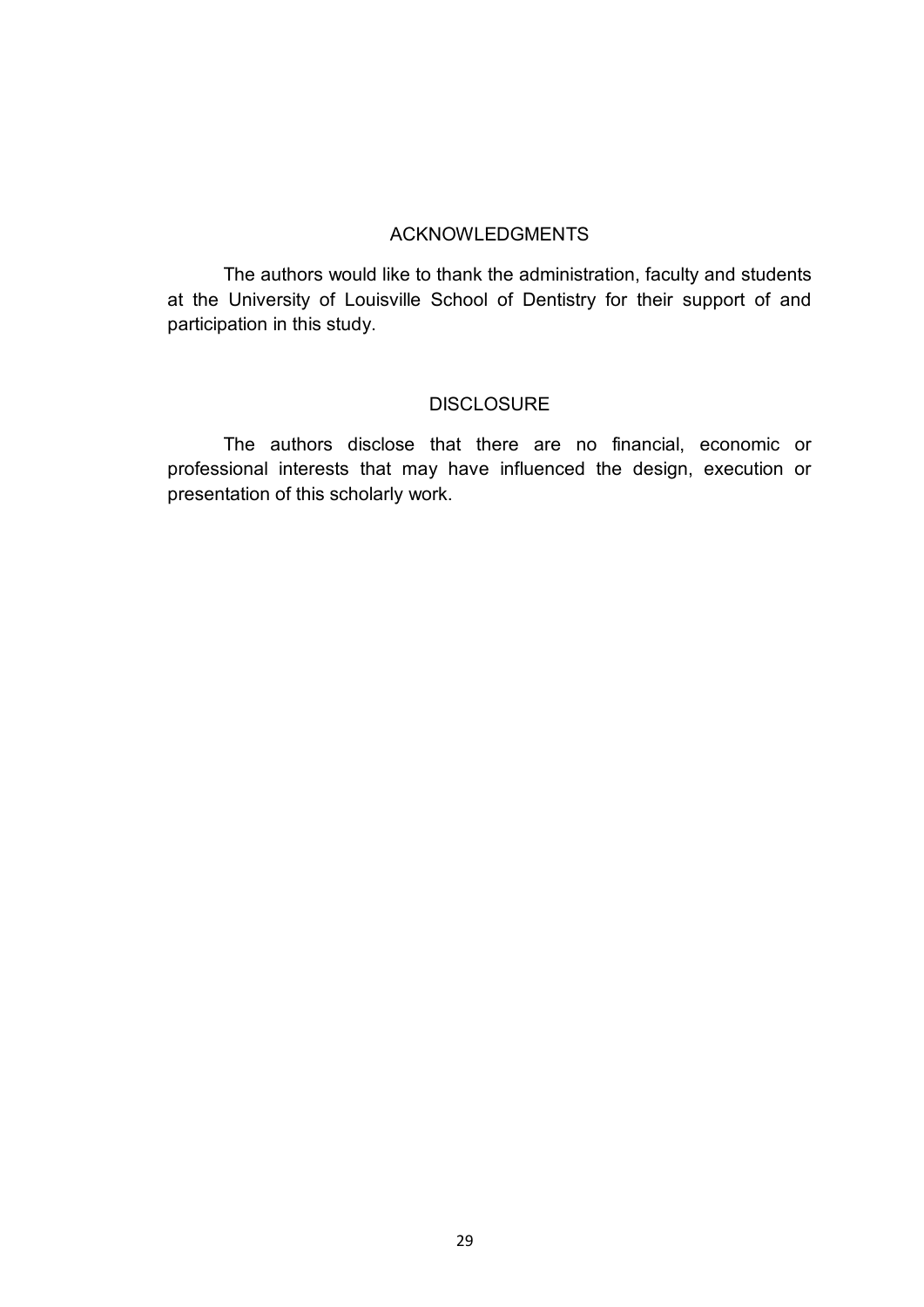## CURRICULUM VITA

## **NAME:** CELINE JOYCE CORNELIUS TIMOTHIUS

### **EDUCATION:**

- o University of Louisville **Masters in Oral Biology-** May 2017
- o University of Hong Kong **Master of Science in Dental Material Science**- December 2014
	- ➢ Thesis title: Mechanical and Biological effects of various sand blasting materials on Titanium and Zirconia.
- o Chettinad Dental College and Research Institute **Bachelor in Dental Surgery** -September 2012

## **LABORATORY EXPERIENCE**

- o Experienced with Sand blasting methods and mechanical testing
- o Cell culture
- o Bacterial culture
- o Flow-cytometry
- o SEM, EDX and Confocal microscopy

#### **ADDITIONAL SKILLS**

- o Statistical analysis and data interpretation.
- o Excel and SPSS.
- o Highly motivated and has an ability to grab concepts quickly

#### **ACHIEVEMENTS (undergraduate and postgraduate)**

- o Participated and underwent hands on training on 'SMILES ENHANCED WITH DENTAL LAMINATES' by THE CLINICAL SOCIETY OF CHETTINAD DENTAL COLLEGE AND RESEARCH INSTITUTE.
- o Attended PRE-CONFERENCE ON BASICS IN ORAL SURGERY conducted by SAVEETHA DENTAL COLLEGE (23RD NATIONAL CONFERENCE OF ISDR)
- o Participated as a DELEGATE at the 64th IDC and at the 24th NATIONAL CONFERENCE OF ISDR in India.